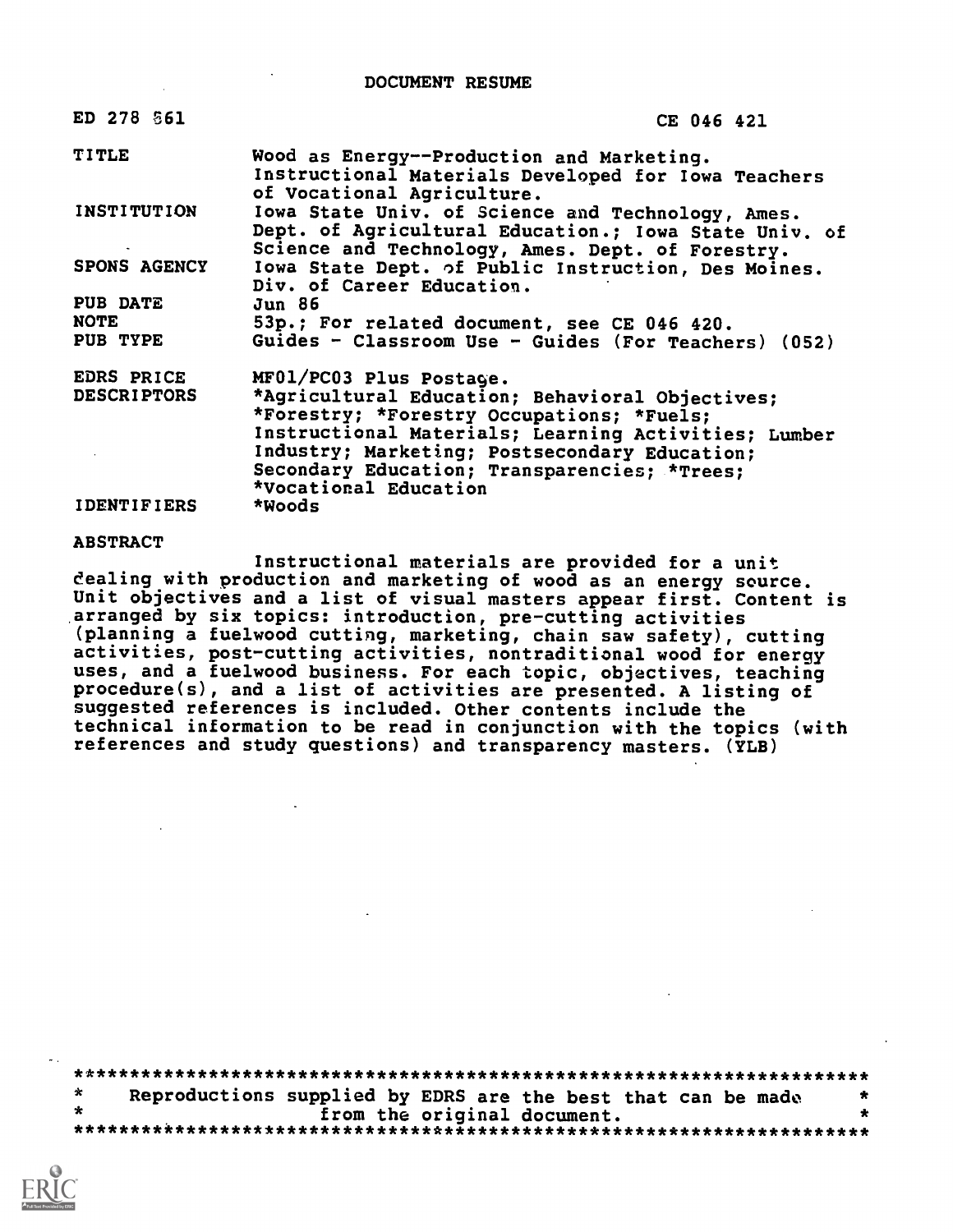### 148613301

WOOD AS ENERGY-PRODUCTION AND MARKETING

#### Instructional Materials Developed

for

Iowa Teachers of Vocational Agriculture

Prepared by:

DEPARTMENTS OF FORESTRY AND AGRICULTURAL EDUCATION

IOWA STATE UNIVERSITY

AMES, IA

June, 1986

.S. OEPARTMENT OF EDUCATIDN<br>Office of Educational Research and Improvement EQUCATIONAL RESOURCES INFORMATION<br>CENTER (ERIC)

This document has been reproduced as received from the person or organization originating it.

0 Minor changes have been made to improve reproduction quality.

Points of view or opinions stated in this document do not necessarily represent official OERI position or policy.

"PERMISSION TO REPRODUCE THIS MATERIAL HAS BEEN GRANTED BY

 $H$ ate

TO THE COUCATIONAL RESOURCES INFORMATION CENTER (ERIC)."

 $\frac{C}{C} \frac{1}{C} \frac{1}{C} \frac{1}{C} \frac{1}{C} \frac{1}{C} \frac{1}{C}$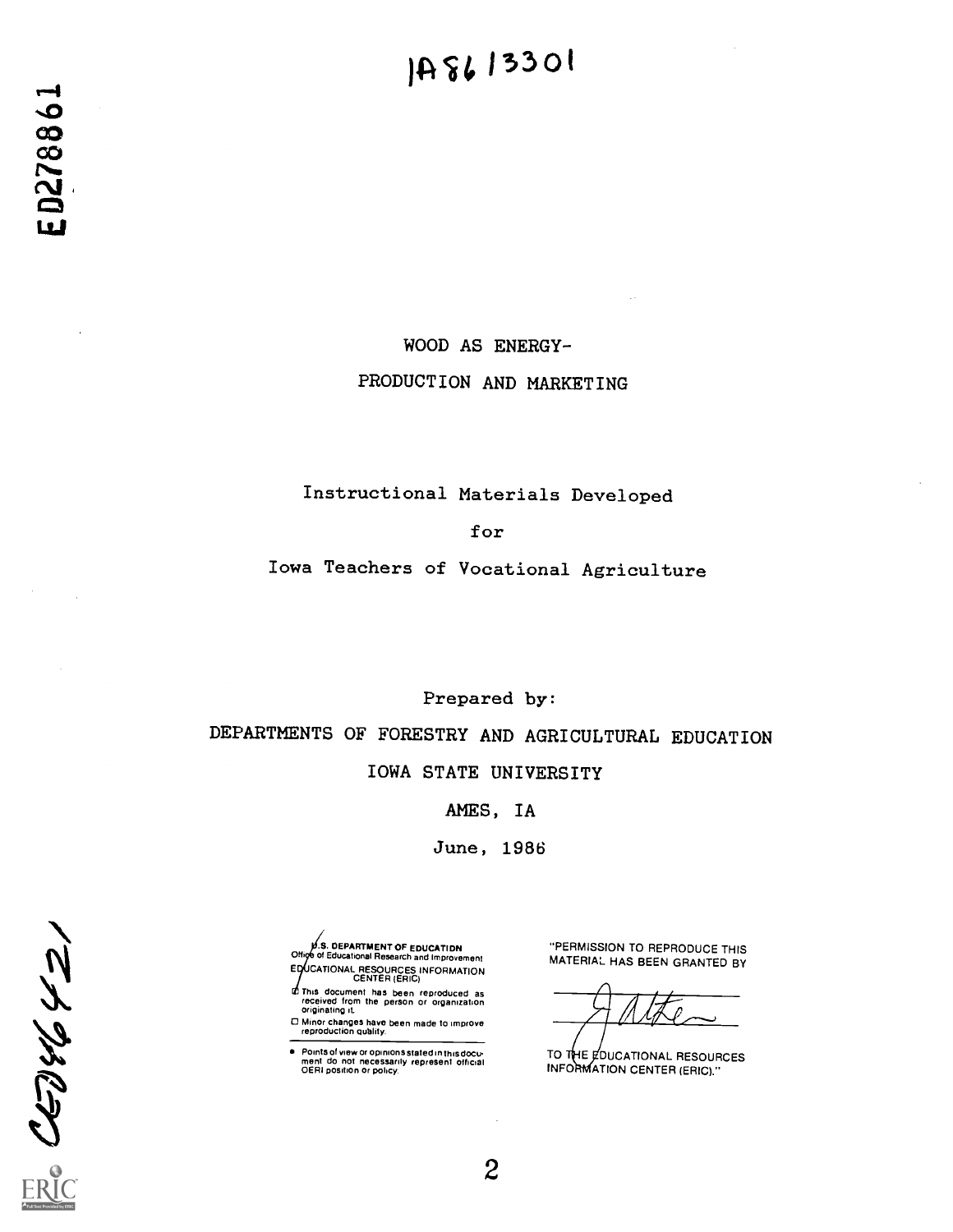#### PROJECT FUNDING

Funding for the development of these instructional materials came from the Department of Public Instruction through a grant to Iowa State University.

> State of Iowa DEPARTMENT OF PUBLIC INSTRUCTION Career Education Division Grimes State Office Building Des Moines, Iowa 50319-0246

STATE BOARD OF PUBLIC INSTRUCTION

Lucas J. DeKoster, President, Hull Dianne L. D. Paca. Vice-President, Garner Betty L. Dexter, .avenport Thomas M. Glenn, Des Moines Karen W. Goodenow, Wall Lake Francis N. Kenkel, Defiance John Moats, Council Bluffs Mary E. Robinson, Cedar Rapids Harlan W. Van Gerpen, Cedar Falls

#### ADMINISTRATION

Robert D. Benton, Commissioner, and Executive Officer of the State Board of Public Instruction

David H. Bechtel, Administrative Assistant

James E. Mitchell, Deputy Commissioner

Area Schools and Career Education Branch

William M. Baley, Associate Superintendent

#### Career Education Division

Jim Athen Director

#### Instructional Services Section

| Ronald Jarchow Chief      |  |
|---------------------------|--|
| Jerry Lamers Consultant   |  |
|                           |  |
|                           |  |
| Wayne Nattress Consultant |  |
|                           |  |

ii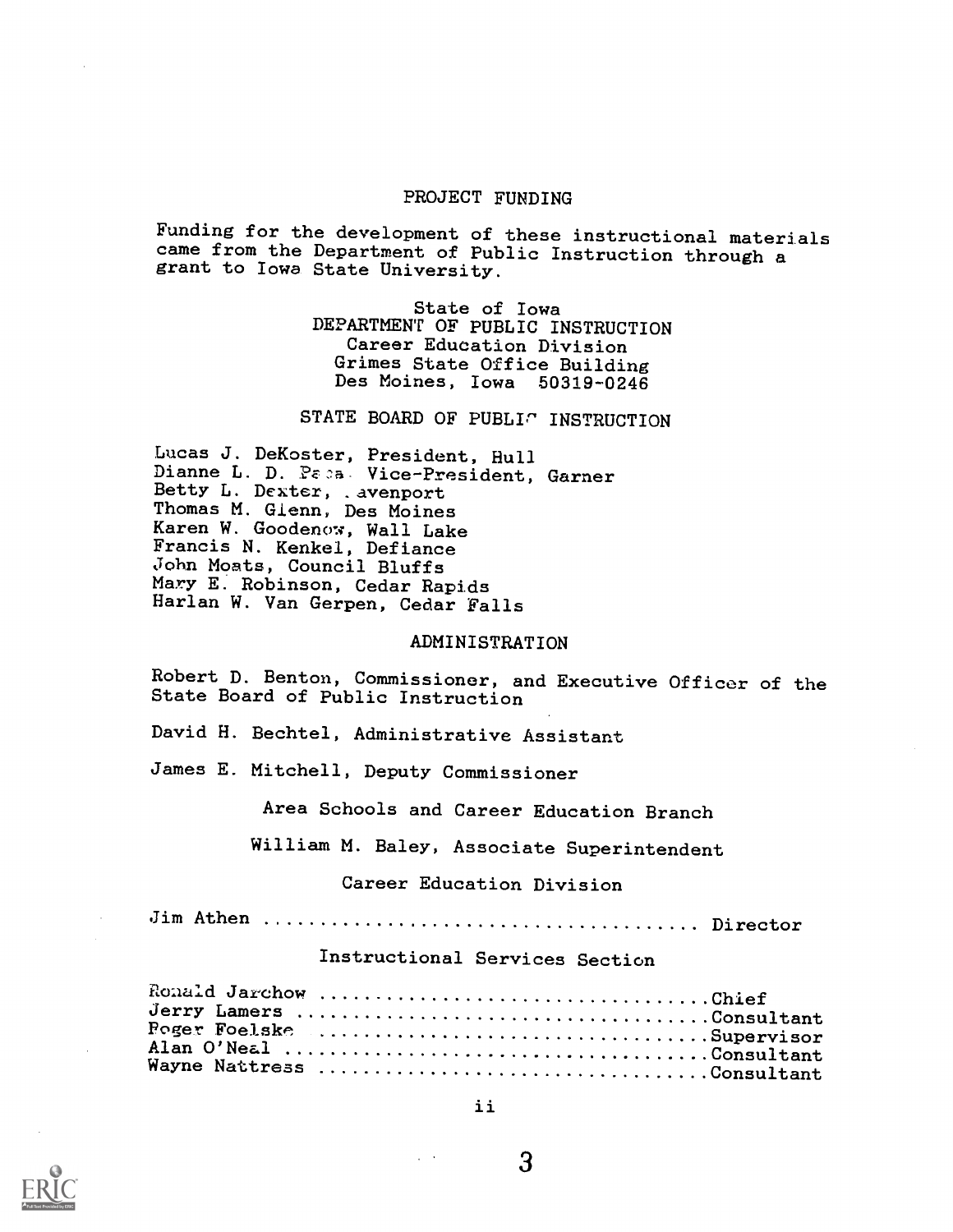#### ACKNOWLEDGEMENTS

The following individuals contributed to the development of these instructional materials.

The project and writing staff:

W. Wade Miller, Associate Professor, Department of Agricultural Education, Iowa State University

Steven V. Jungst, Professor and Chair, Department of Forestry, Iowa State University

Reinee E. Hildebrandt, Extension Assst., Department of Forestry, Iowa State University

Stephen G. Eckles, Research Asst., Department of Agricultural Education, Iowa State University

Advisory committee:

W. William Farris, Asst. State Forester, Forestry Division, Iowa Conservation Commission

C. William Ritter, Regional Forester - Eastern Iowa, Forestry Division, Iowa Conservation Commission (Also a member of Iowa Christmas Tree Growers Assn)

Dean R. Prestemon, Extension Forester, Iowa State University

Paul H. Wray, Extension Forester, Iowa State University

Charles R. Moench, Director, Area Schools Division, Department of Public Instruction (Also a member of Governor's Task Force on Agricultural Diversification)

Wayne Nattress, Consultant, Career Awareness and Exploratory Services Unit, Department of Public Instruction

Ronald R. Ruess, Teacher of Vocational Agriculture, Anamosa Community School District

iii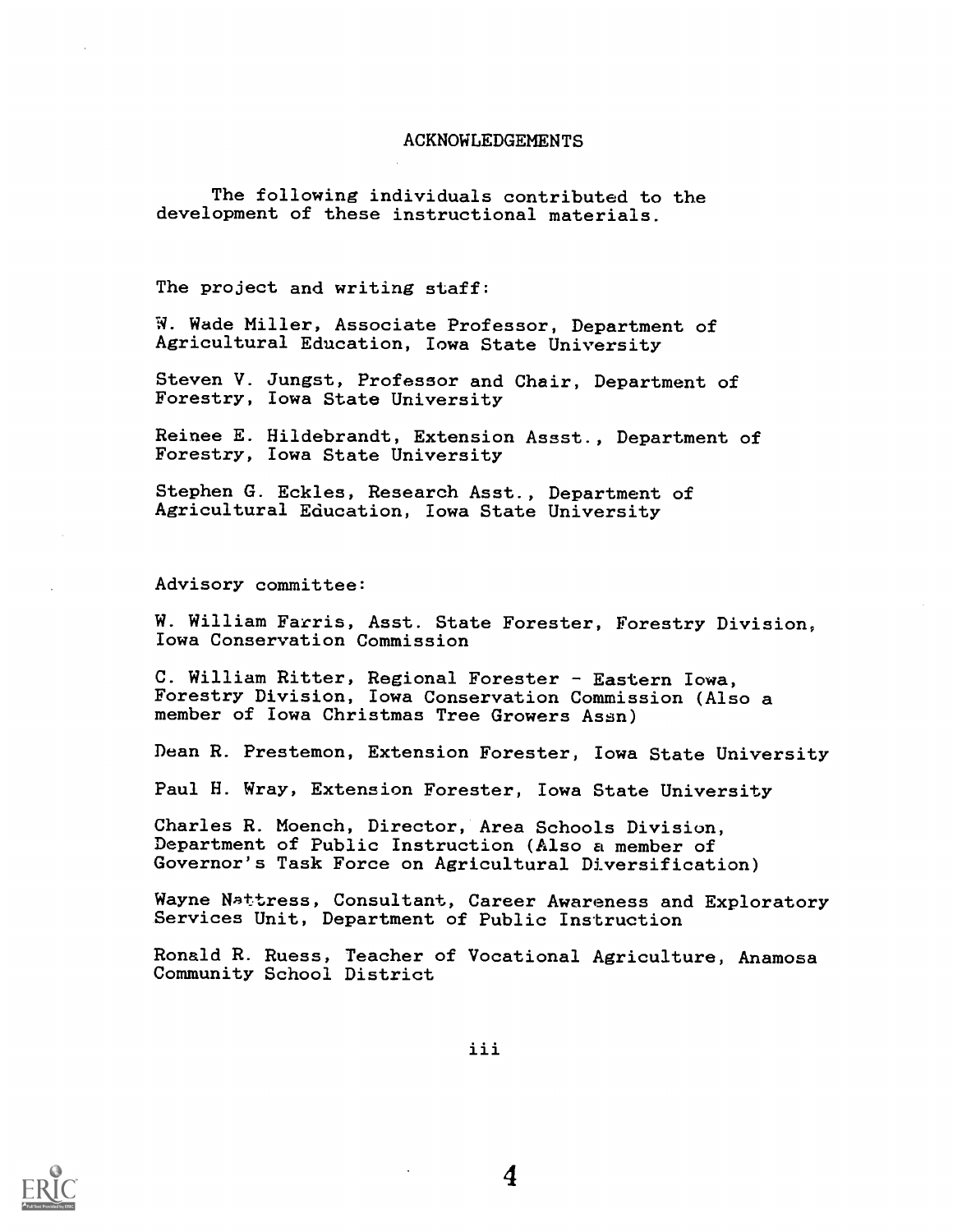

19S6 - The Year of the Tree

#### UNIT OBJECTIVES

Upon completion of this-unit the student should be able to:

1. Explain how wood for energy production can help improve our woodlands.

2. Explain what a person should know before they begin cutting down trees for fuelwood.

3. Determine the proper steps to take in cutting down trees for fuelwood.

4. Explain the post-cutting activities a person should do before marketing or utilizing fuelwood. 5. Determine strategies for

marketing fuelwood.

#### VISUAL MASTERS

- 1. What is a Cord?
- 2. Cord Determination.
- 3. Heat Potential of Wood.
- 4. Rating for Hardwood Firewood.
- 5. Benefits of Iowa's Woodlands
- 6. Trees to Remove. for Firewood.
- 7. Spacing Crop Trees.
- 8. The Right Cuts.
- 9. Steps in Preparing Wood for
- Use and Market.
- 10. Chain Saw Parts
- 11. Different Wood Splitters.

#### **ACTIVITIES**

- 1. Cord Determination #1
- 2. Selecting the right tree
- 3. Cut that Firewood, Sammy!

Prepared by: Reinee E. Hildebrandt W. Wade Miller Stephen G. Eckles 5

WOOD AS ENERGY PRODUCTION AND MARKETING

#### IC 1 - INTRODUCTION AND IN TREST APPROACH

Objectives:

1. Define the terms: BTU, standard cord, face cord, rick, cubic foot. 2. Determine the number of cords in a given stack of wood. 3. List the top three tree species for providing the most BTU's/cord. 4. Determine which species provide the most BTU's per acre per year. 5. Explain the relationship between weight and amount of heat per species. 6. Explain the effect of log size and uniformity on the actual cubic foot content of a cord of wood.

Teaching Procedure:

1. Have students read technical information entitled Wood as Fuel. Summarize "Background Information" and "Measuring Firewood" sections.

2. Refer to visual "What is a Cord". Help the students determine a cord.

3. Activity 1: Take the class to a pile of wood. Divide the class into two groups. Have one group stack a standard cord of wood and the other stack a face cord of wood. Have each group measure the appropriate dimensions of each cord. Ask them which cord they would rather purchase if each sold for the same price.

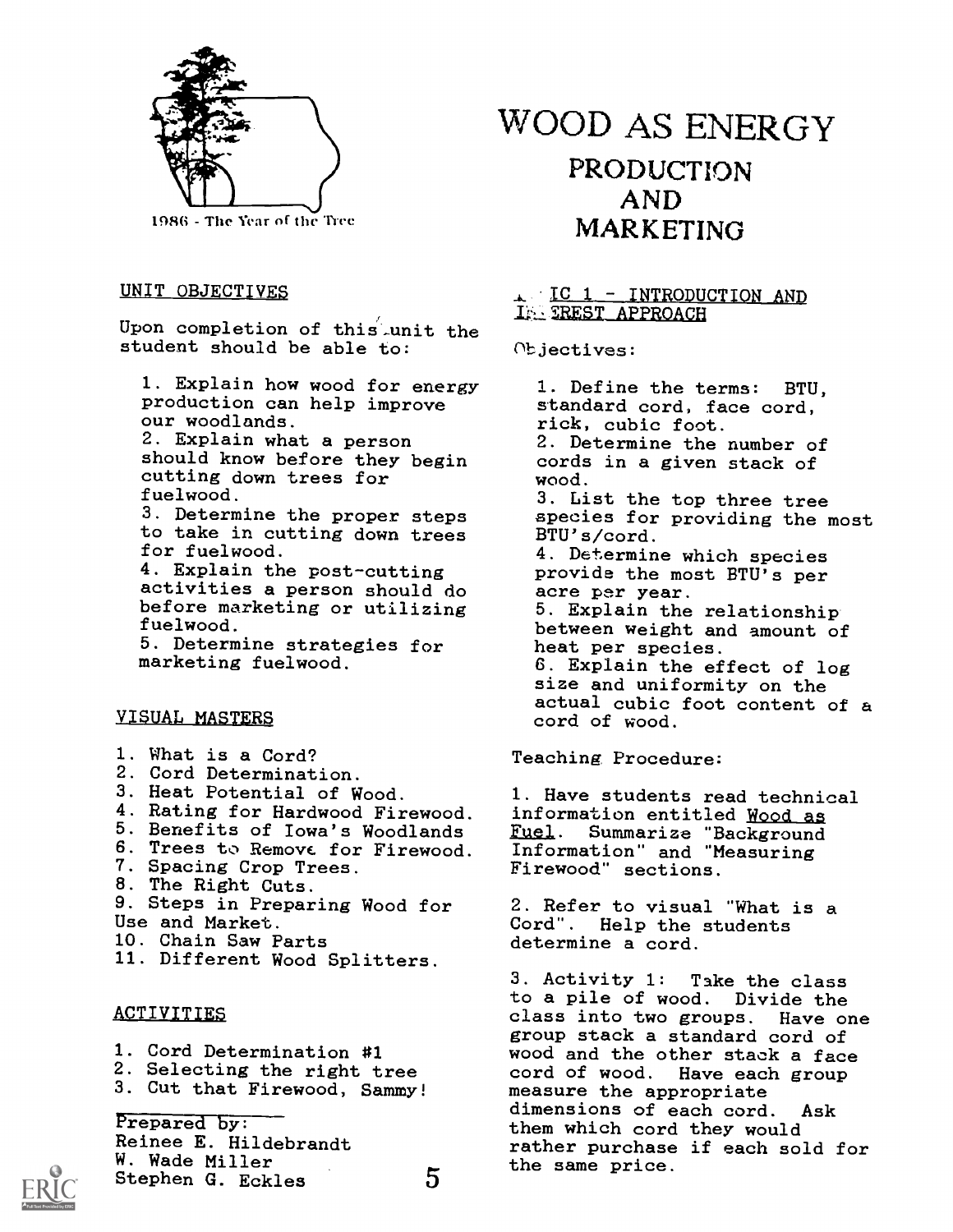4. Refer to visual "Cord Determination". Activity 2a: Use the "Cord Determination" activity sheet.

5. Take the class to three large stacks of firewood. Divide the class into three groups. Have each group determine the number of cords in their stack.

6. Summarize "Heat Value of Different Wood Species" in Wood as Fuel. Use the visuals: "Heat Potential of Wood" and "Rating of Hardwood Firewood".

7. Activity #3: Determining Cubic Foot Content.

a. Using the stacks of wood from Activity 2, have students determine the cubic foot content by placing a 1/2" square wire mesh over end of cord.

b. Have students count the number of squares that have at least 1/2 total air space.

c. Have students determine the total number of squares.

d. Divide the number of squares containing air space by the total number of squares to obtain the percent of the volume that is air space.

e. Take the resulting number and multiply it with the total cubic foot volume of a cord (128 cu. ft.) to find out the total cubic feet volume of the stack of wood.

8. Do optional experiments (Ease of Splitting, Rate of Burning, Weight, Wood Comparison).

#### TOPIC 2 - PRE-CUTTING ACTIVITIES

Objectives:

1. Define: weed trees, TSI, wolf tree. 2. Explain how firewood cutting can affect timber resources. 3. List four criteria for selecting trees to be thinned out.

4. Dcribe how removing trees for firewood can enhance the development of the timber stand.

- 5. Visit a wooded area to: a. identify trees
- b. determine if a given stand needs to be thinned.

c. mark appropriate trees for firewood production or develop a timber cutting scheme that considers Timber Stand Improvement (TSI) for saw log production, recreation, or wildlife. 6. Assess the potential market for firewood in your area. 7. Describe alternatives fox marketing firewood 8. Develop a marketing strategy. 9. Explain how to properly use a chain saw (include safety requirements): a. list the parts of a chain saw. b. list safety considerations in operating a

chain saw. c. list the steps in chain

saw maintenance.

Teaching Procedure:

#### Part 1 - Planning a Fuelwood **Cutting**

1. Ask your district forester to talk to the class about TSI.

2. Have students read the technical information entitled Pre-Cutting Activities.

3. Discuss the information in Pre-Cutting Activities.

a. Refer to visual "Benefits of Iowa's Woodlands" to show students the management objectives a person could adopt. Emphasize selecting trees for removal that help meet management objectives.

b. Refer to visuals "Trees to Remove for Firewood" and Spacing Crop Trees" to show tree selection for timber stand improvement.

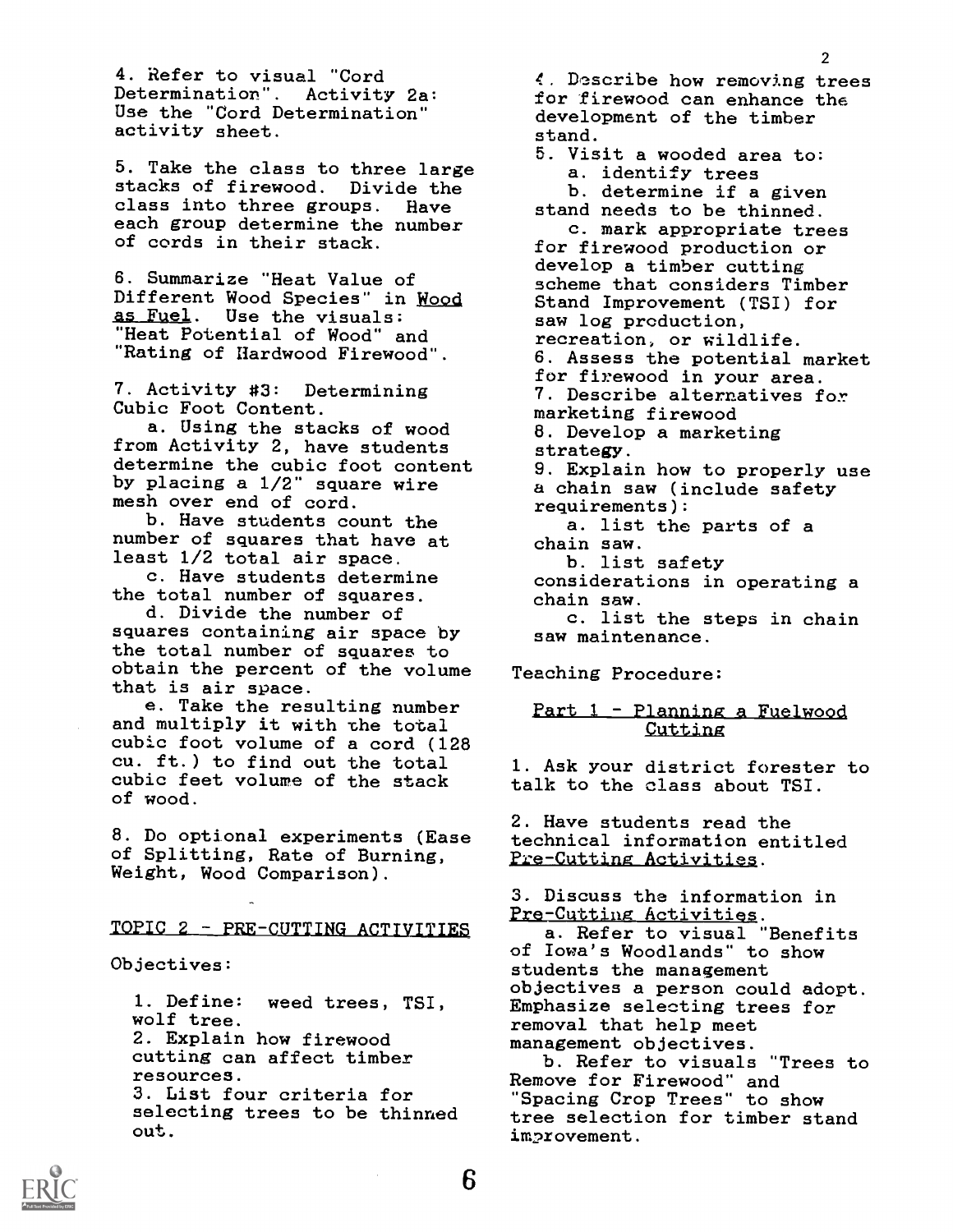4. Activity #1: Selecting the Right Trees. Use activity sheet "Selecting the Right Trees". Have students mark an X through the base of the trees they would cut out.

5. Show slides (included with this unit) of common trees in Iowa.

6. Activity #2: Field Trip to Local Woodlot

a. Explain how to use Extension Publication #Pm-970, "Key for Trees of Iowa".

b. Take students to a local woodlot.

c. Identify trees using the "Key for Trees of Iowa".

d. Flag all weed trees, wolf trees, and trees of poor quality.

7. Activity #3: Quality Determination

a. Randomly select 5 points on the woodlot (which was marked in Activity #2) and have students mark a 100' circle around each point.

b. Have students count the total number of trees in each circle.

c. Have students count the total number marked trees. Have students calculate the percentage of marked trees using this formula: Number marked trees / total trees  $*$  100 = % of marked trees.

d. If a district forester can attend, have him/her to help the students to determine if cutting out all of the marked trees open up the woodland stand too much. If the answer is yes, then the forester should help them determine the proper stocking level. To do this establish a list of criteria for cutting out trees and then prioritize the list from first to cut to last to cut.

 $Part 2 - Marketing$ 

Teaching Procedure:

1. Use visual "Steps in Preparing Firewood for Market".

2. Activity 1: Market Determination

a. Have students develop a marketing analysis survey that includes:

- who purchases firewood.
- the prices paid for firewood.
- what species of firewood are preferred.
- how firewood is sold in the area (truck load, bundles, etc.).
- determine how many people prefer to have firewood delivered and/or stacked.

b. Have students survey a sample of the community and compile the results.

c. Discuss the survey results and draw conclusions.

d. Organize the conclusions into a marketing strategy.

3. Activity 2: Marketing Firewood

a. Use the marketing strategy developed in Activity 1.

b. Secure a source of firewood.

- c. Have students develop advertising fliers and a newspaper ad.
- d. Market the firewood to the community.
- e. Keep recoxds of all transactions.

f. Discuss and evaluate the activity.

 $Part 3 - Chain$  Saw Safety

1. Preview film on chain saw safety. Two appropriate films are: "Safety is No Accident" and "Do It Right". See the reference section. List on the board, the most important points from the film.

7 the class.2. Refer to the points on the board and then show the film to

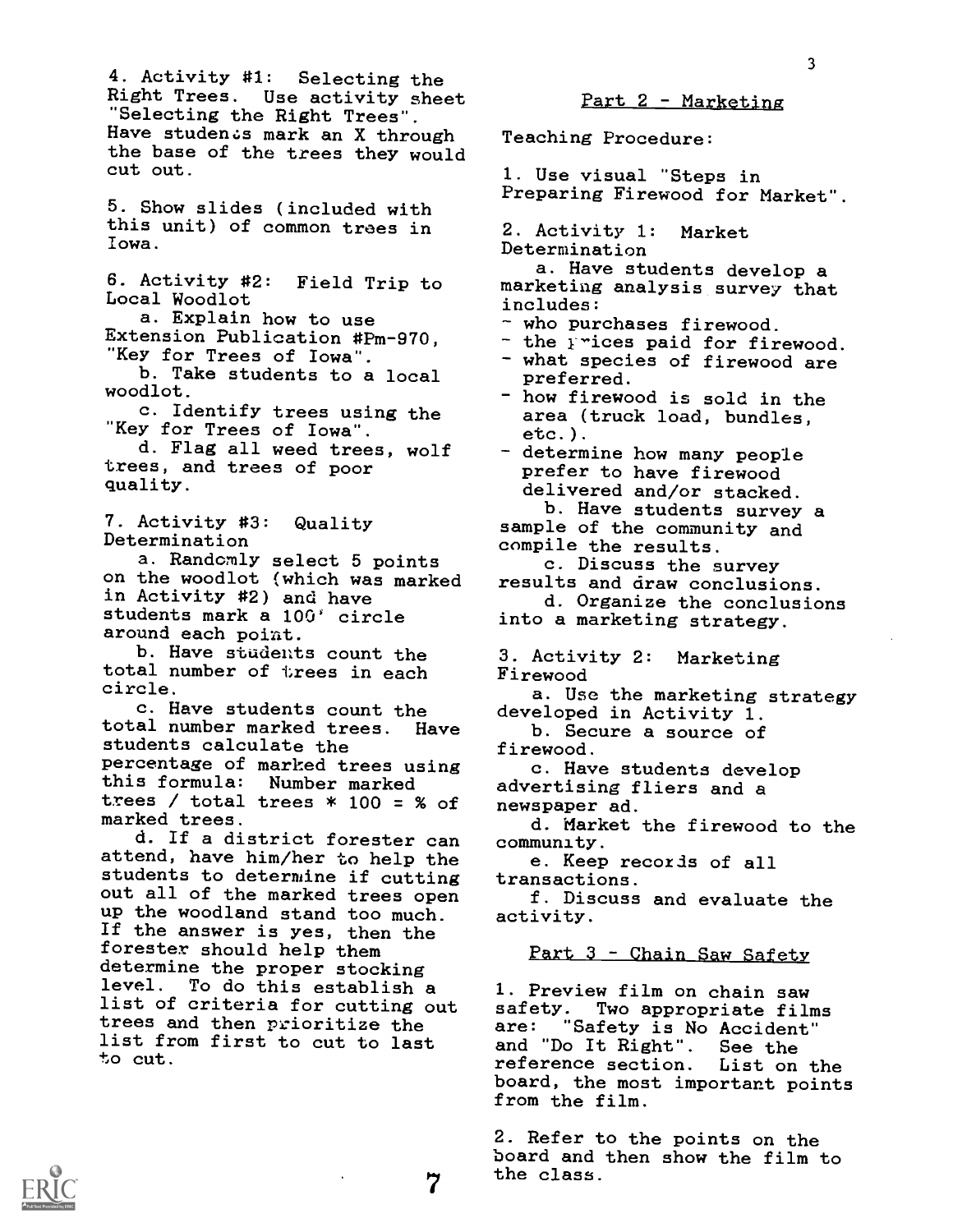3. Discuss the important points from the film.

4. Have the students read the technical information entitled Chain Saws.

5. Discnss the important points in Chain 3aws.

6. Activity #4: Chain Saw Fashion Show. Have one student dress properly and one dress improperly for operating a chain saw. Have the class point out what is right and what is wrong.

7. Ask a local dealer to give a demonstration on the proper use of a chain saw, felling techniques, and safety.

#### TOPIC 3 - CUTTING ACTIVITIES

Objectives:

1. Diagram the proper way to cut down a tree. 2. Cut down enough trees to make a cord of firewood. 3. List 11 points to keep in mind while limbing a tree.

Teaching Procedure:

1. Have students read the technical information entitled Cutting Firewood.

2 Discuss the important points in Cutting Firewood. Use visual "The Right Cuts".

3. Field Trip (select one) a. Ask a commercial firewood producer (select a safety conscious person) to demonstrate tree felling.

b. Observe the logging activity in the local area or attend a field day.

TOPIC 4 - POST-CUTTING **ACTIVITIES** 

Objectives:

1. List the step-by-step process for preparing firewood for market. 2. Discuss the various ways to split wood. Include the advantages and disadvantages of drying firewood. 3. Explain the advantages of drying firewood. 4. List various ways to stack and dry wood. 5. List the proper drying procedure for firewood and explain the effect of length of time for drying on percent of heat efficiency. 6. Explain the benefits of proper firewood storage. 7. Properly split, stack, and dry a cord of firewood.

Teaching Procedure:

1. Have students brainstorm what steps they need to consider in marketing their firewood once it is cut.

2. Have students read the technical information entitled Post-Cutting Activities.

3. Discuss the important points in Post-Gutting Activities. Use the visuals: 'Steps in preparing wood for use and market", "Different wood splitters"and, "How dues it stack up?"

4. Activity #2: Log Splitting Demonstration. Ask a commercial firewood producer or log splitter sales representative to give a demonstration to the class on the proper use of a log splitter. If this is not possible consider a teacher demonstration.



4

 $\hat{\mathbf{r}} = \hat{\mathbf{r}}$  .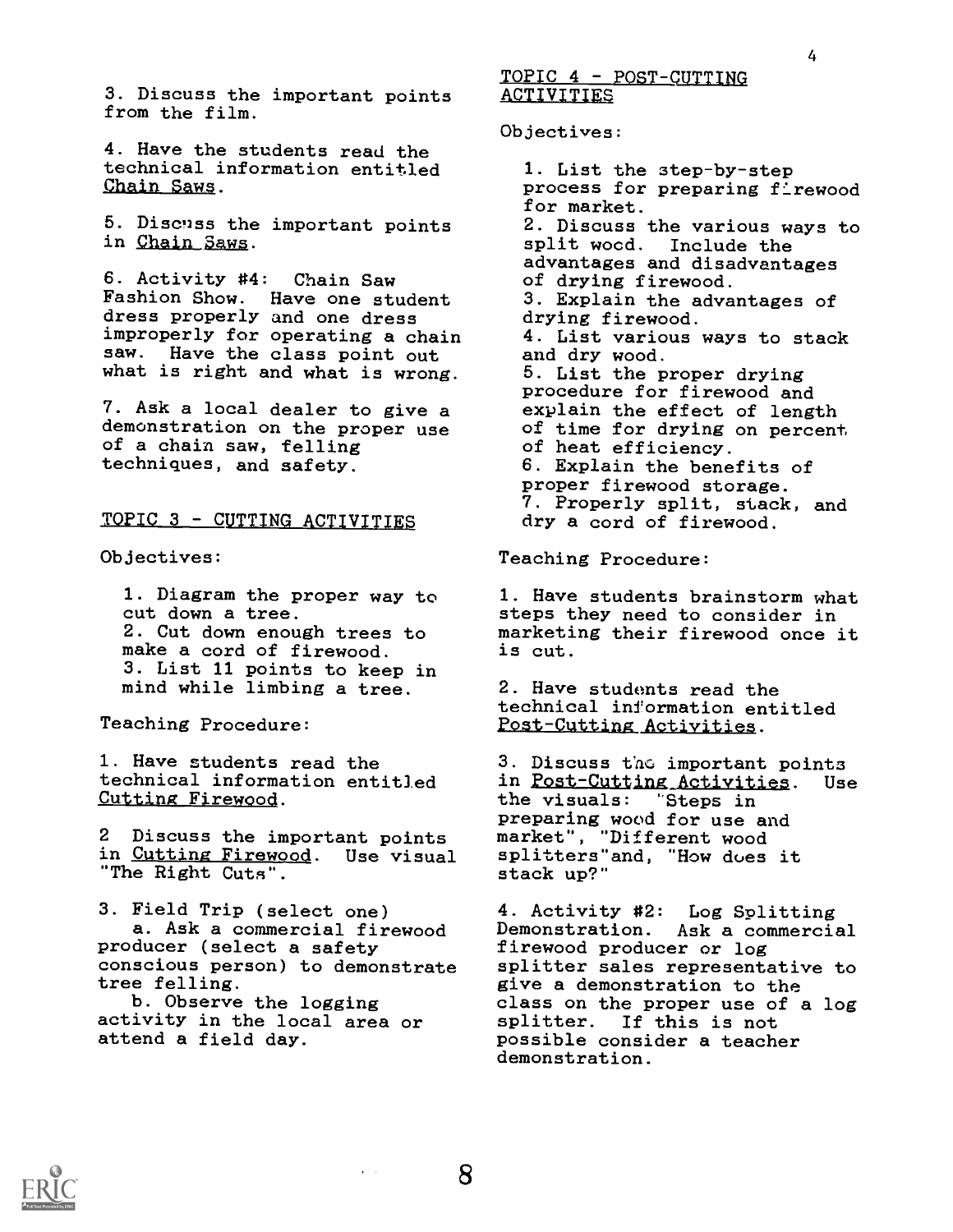#### TOPIC 5 - NON-TRADITIONAL WOOD FOR ENERGY USES

Objectives: 1. Define the terms: biomass wood for energy, energy plantation. 2. List the types of biomass fuel 3. List the types of wood products used for biomass. 4. Explain what an energy plantation is. 5. List 3 species to plant in an energy plantation. 6. Plan an energy plantation: a. Species selection b. Spacing requirements c. Regeneration 7. Determine when to harvest the energy plantation crop. Teaching Procedure: 1. Have students read the

technical information entitled Biomass Production.

2. Activity 1: Biomass ID Quiz a. Obtain samples of the various wood biomass products.

b. Number the samples and provide the names of the products to the students.

c. Ask the students to name the products.

d. Go over the names of the this products with the students and the explain the advantages and disadvantages of each product.

3. Activity 2: Energy Plantations

a. Have students read the technical information entitled Energy Plantations. Discuss the most important points.

b. Divide the class into groups of two and give each group a piece of graph aper  $(1/2"$  squares).

b. Designate the scale for the squares and give the class symbols to use for different tree species.

c. Have the students draw a plan for an energy plantation.

- d. Discuss the plans:
	- Number of species
	- Choice of species
	- Row spacing
	- Harvest rotation

#### TOPIC  $6 - A$  FIREWOOD BUSINESS

#### Objectives:

1. Determine what records need to be kept for tax purposes. 2. Determine the cost of a cord of firewood. 3. Analyze the cost of various transportation methods. 4. List the types of accounts that need to be maintained.

Teaching Procedure:

1. Ask students which cord of wood costs more: a cord that was free from a woodlot 50 miles away or a cord that costs \$25.00 that is 10 miles away.

2. Refer to Extension Publication F-335, "Cost of Gutting Your Own Firewood"

3. Activity #1: Do the "Cut that Firewood, Sarmy!" activity.

4. Have students read the technical information entitled "A Firewood Business". Discuss this information bringing out the following points:

a. The importance of keeping good records.

b. What records need to be kept.

c. Help the students understand how record keeping can affect the tax burden of a firewood producer. Contrast keeping records of cost of wood versus cost of wood plus other expenses listed in Activity #1.

5. Activity #2: Keeping records a. Have the class develop a record keeping system for an actual or simulated firewood business.

b. Have the class determine their costs, revenue, and profit before and after taxes.

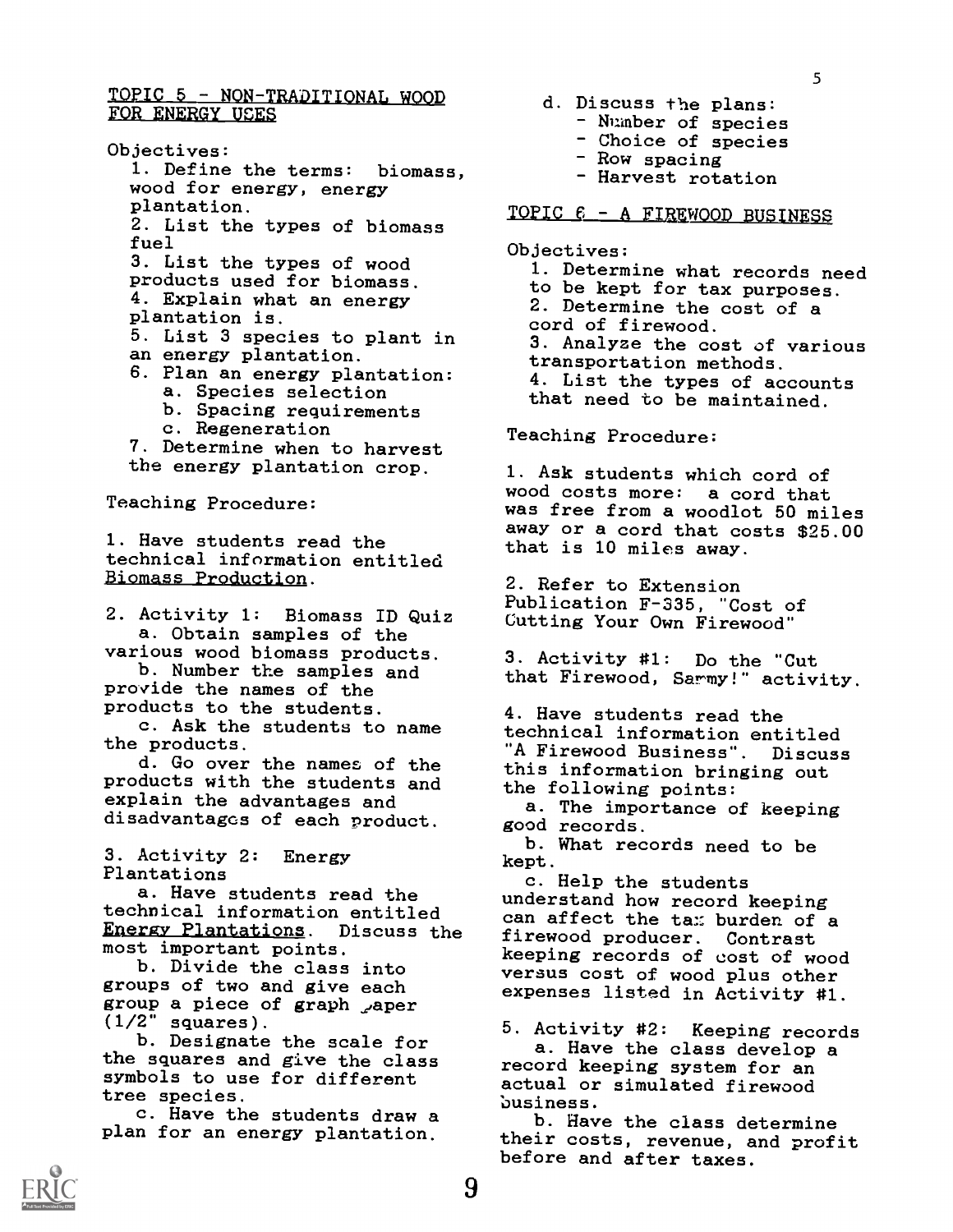c. Have the class determine their tax burden if they did not use capital gains and/or only recorded the cost of the wood rather than including the cost of cutting the wood.

#### .SUGGESTED REFERENCES

Coder, Kim D. and Paul H. Wray. 1984. Key for Trees of Iowa. Pm-970. Cooperative Extension F-335. Service, Iowa State University, Ames, IA 50011. Write tod: Forestry Extension Service, 251 Bessey Hall, Iowa State University, Ames, IA 50011.

Lancaster, Kenneth F. 1980. Managing Young Stands for Firewood. NA-FR-19. USDA Forest Services, Northeastern Area, State and Private Forestry, 50011.<br>Portsmouth, NH. Write to: Fxtens: Portsmouth, NH. Superintendent of Documents, U.S. Government Printing Office, Washington D.C. 20902.

Lancaster, Ken and Clyde Hunt. 1978. Improve Your Woodlot by Cutting Firewood. USDA Forest Service, Northeastern Area. State and Private Forestry. Broomall, PA 19008. Write to: USDA Forest Service, Publications, Washington D.C. 20902.

Mize, Carl W. and Dean R. Prestemon. 1983. Firewood Volume Tables for Red and White Oak. F-338. Cooperative Extension Service, Iowa State University, Ames, IA 50011. Write to: Forestry Extension Service, 251 Bessey Hall, Iowa State University, Ames, IA 50011.

Osborne, Owen and Hugh J. Hansen. 1982. Improving Firewood Efficiency. Pm-881. Roprinted with permission by Cooperative Extension Service, Iowa State University, Ames, IA<br>50011. Write to: Forestry Write to: Forestry Extension Service, 251 Bessey Hall, Iowa State University, Ames, IA 50011.

Prestemon, Dean R. 1982. Chain Saw Safety. F-342. Cooperative Extension Service, Iowa State<br>University, Ames, Ia 50011. University, Ames, Ia Write to: Forestry Extension Service, 251 Bessey Hall, Iowa State University, Ames, IA 50011.

Prestemon, Dean R. 1981. Cost of Cutting Your Own Firewood. Cooperative Extension Service, Iowa State University,<br>Ames, IA 50011. Write to: Ames, IA 50011. Forestry Extension Service, 251 Bessey Hall, Iowa State University,Ames, TA 50011.

Prestemon, Dean R. 1980. Using<br>Hardwood Firewood. Pm-622. Hardwood Firewood. Cooperative Extension Service, Iowa State University, Ames, Ia<br>50011. Write to: Forestry Forestry Extension Service, 251 Bessey Hall, Iowa State University, Ames,lA 50011.

Prestemon, Dean R. and Paul H. Wray. 1980. Fuelwood Production. Pm-831. Cooperative Extension Service, Iowa State University, Ames, IA 50011. Write to: Forestry Extension Service, 251 Bessey Hall, Iowa State University, Ames, IA 50011.

Walters, C.S. 1979. Chain Saw Safety Tips #1170. Department of Forestry, University of Illinois, Urbana-Champaign, IL. Forestry Department, University of Illinois, Urbana-Champaign.

Wray, Paul H. 1982. Wood-Burning Stoves, Furnaces, and Fireplaces. Pm-802. Cooperative Extension Service, Iowa State University, Ames, IA<br>50011. Write to: Forestry Write to: Forestry Extension Service, 251 Bessey Hall, Iowa State University, Ames, IA 50011.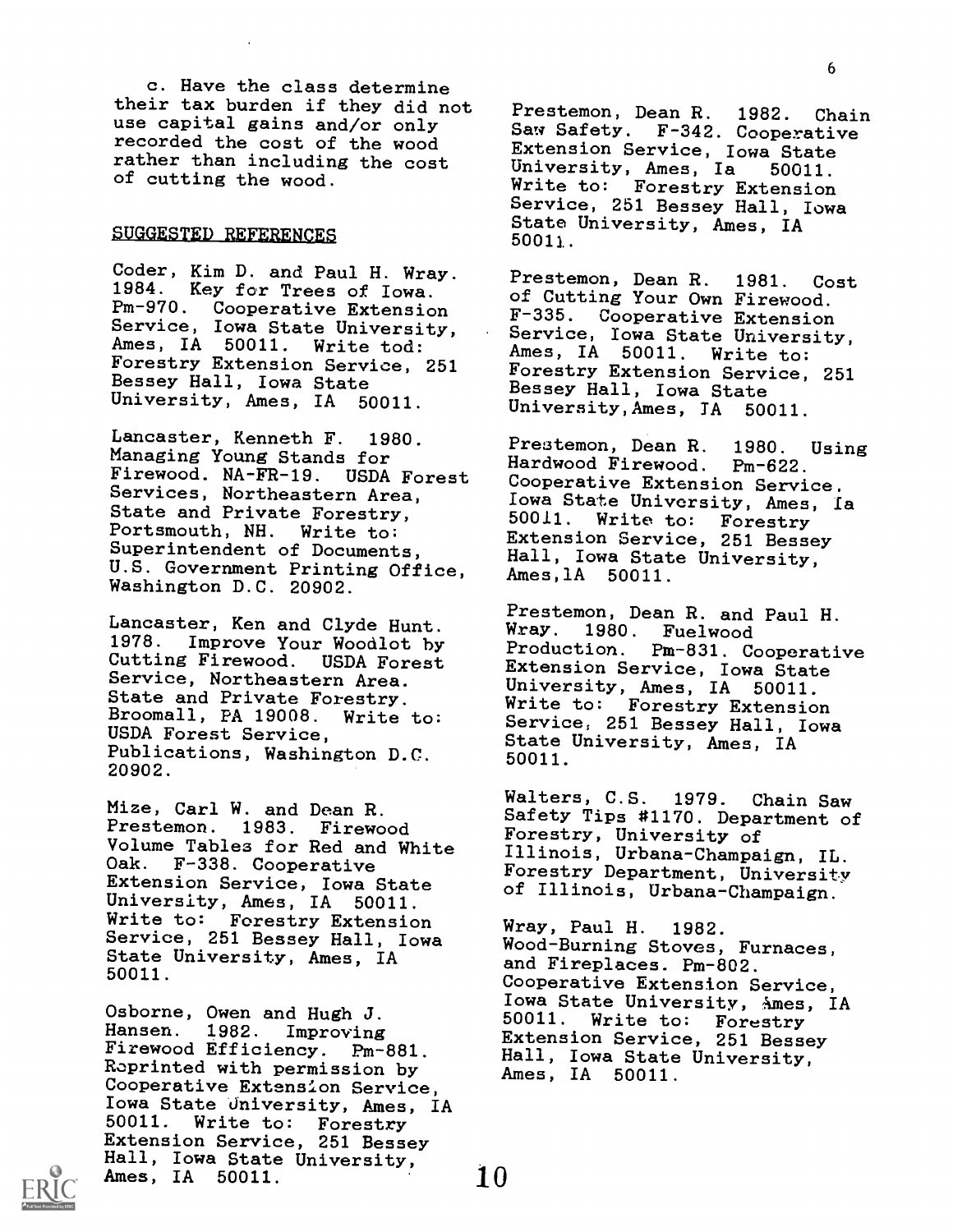Wray, Paul H. 1982. Installation of Wood-Burning Stoves. Pm-943. Cooperative Extension Service, Iowa State University, Ames, IA 50011. Write to: Forestry Extension Service, 251 Bessey Hall, Iowa State University, Ames, IA 50011.

Wray, Paul H. 1979. Energy<br>Plantations. F-324. Coopera F-324. Cooperative Extension Service, Iowa State University, Ames, IA 50011. Write to: Forestry Extension Service, 251 Bessey Hall, Iowa State University, Ames, IA 50011.



 $\omega$  and justice for all

The Iowa Cooperative Extension Service's programs and policies are consistent with pertinent federal and state laws and regulations on non-discrimination regarding race. color. national origin, religion, sex, age, and handicap.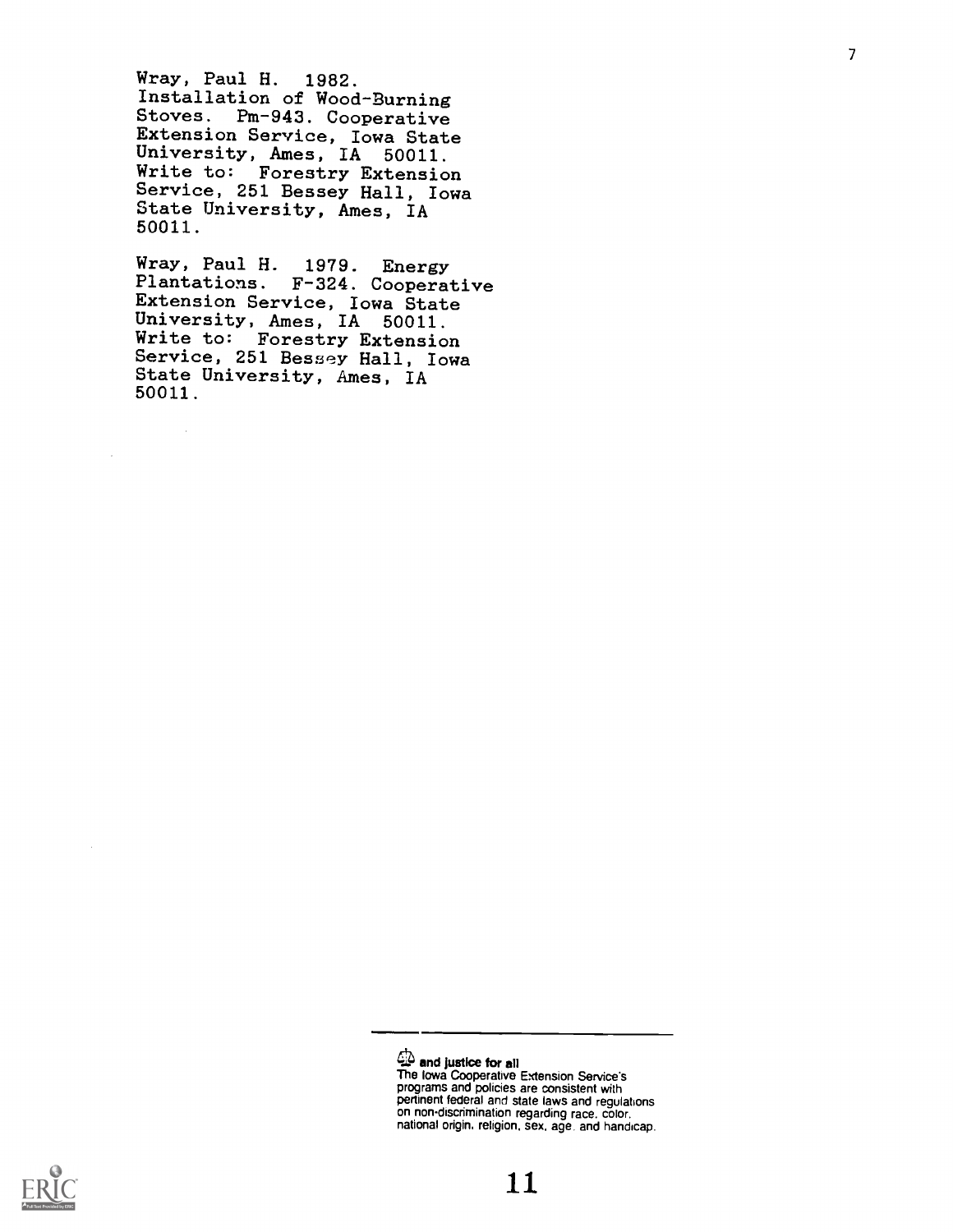#### WOOD AS FUEL\*

Firewood production has become a popular alternate source of energy for many homeowners. Many people enjoy cutting firewood for the exercise, others do it out of economic necessity, while even others have developed successful firewood businesses. Since the increase in popularity of cutting firewood, some ofIowa's woodlands have suffered increased exploitation. Many people simply start at one end of the woods and cut to the other end. This practice simply eliminates our already scarce woodland resources. It is time people learned to extract firewood in a manner which will improve the quality of the woodlands and maintain their existence.

By cutting out the right trees, there is reduced competition for light, water, and nutrients among the trees which remain.

#### Background Information

Whether you intend to be a firewood consumer or producer, it is important to know about your product. First, how is the product sold? Firewood can be sold by the standard cord, face cord, truck full, bundle, or rick.<br>A standard cord is the most reliable measure of firewood.

A standard cord is the most reliable measure of firewood. It is a stack of wood 8'x4'x4'. A face cord may look like a standard cord at first glance, since the length and height dimensions are  $8'x4'$ . However, the width dimensions can vary from 6 inches to 4 feet. Therefore, if the same price is paid for a standard such a Therefore, if the same price is paid for a standard cord as a face cord the consumer could get short-changed by agreeing to purchase the face cord.

When a person buys wood by the truck load, the load size may vary from 1/4 a cord to 1/2 a cord. Truck loads sell for \$35 to \$75. The least economical way to purchase wood is purchasing it by the bundle. If figured on a per cord basis the bundle can cost as much as \$350/cord.

Provided that you are dealing with only a standard cord, there are still variations in the actual cubic foot content, weight, and number of BTU's of energy each cord has. This variation is determined by the size and uniformity of the logs in the stack, plus the tree species.

A stack of large, uniform, cylindrical shaped logs will have less air space between logs than a stack of irregularly shaped<br>logs. This means there will be more cubic feet of wood. Large,

uniform logs also have less airspace than small, uniform logs.<br>The other major variable is the tree species used. If you<br>have ever held an equal-sized piece of oak in one hand and basswood in the other hand, you know that there is a definite difference in weight of woods.

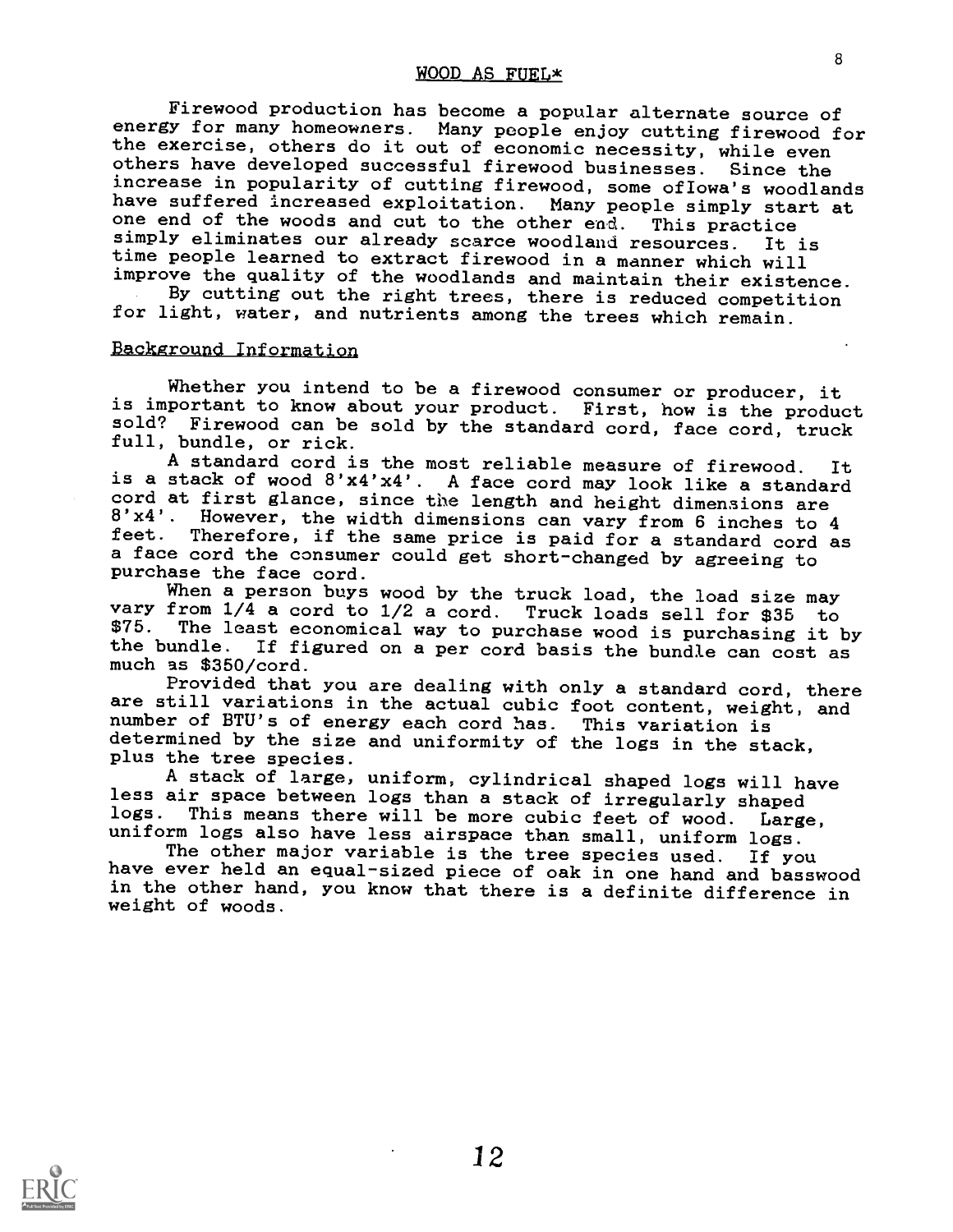Weight per standard cord of Iowa hardwoods at 20 percent moisture content.\*

| Species of Wood |  | Weight (lbs.) per cord |  |
|-----------------|--|------------------------|--|
|-----------------|--|------------------------|--|

| osage orange              | 4800 |  |
|---------------------------|------|--|
| black locust              | 4200 |  |
| shagbark hickory          | 4100 |  |
| white oak, ironwood       | 3800 |  |
| red oak, white ash        | 3500 |  |
| hard maple                | 3400 |  |
| green ash                 | 3300 |  |
| red elm                   | 3000 |  |
| American elm, sycamore    | 2900 |  |
| silver maple              | 2750 |  |
| boxelder                  | 2550 |  |
| aspen, cottonwood, willow | 2300 |  |
| basswood                  | 2000 |  |
|                           |      |  |

\* Information from Forestry Extension Pub. Pm-622 "Using Hardwood Firewood".

It is interesting to note that the heavier and drier the wood, the more BTU's (British Thermal Units) that species<br>provides. The higher the BTU's, the longer the fire would The higher the BTU's, the longer the fire would burn. However, lower BTU rated woods will burn faster, but more intense and hotter than the high BTU woods. In Iowa the tree species with high BTU ratings include: osage orange, black locust, oak, and hickories.

If you are considering starting a timber stand for firewood you might want to consider fast growing trees such as cottonwood, ash, basswood, silver

maple and hybrid poplar.

These trees have lower BTU's per cord than other trees species, but from the standpoint of producing BTU's/acre/year, these trees are the most productive.

#### \*References

Excerpts from: Prestemon, Dean R. 1980. Using Hardwood Firewood. Pm-622. Cooperative Extension Service, Iowa State University, Ames, IA 50011. Used by permission.

Excerpts from: Prestemon, Dean R. and Paul H. Wray. 1980. Fuelwood Production. Pm-831. Cooperative Extension Service, Iowa State University, Ames, IA 50011. Used by permission.

Excerpts from: Wray, Paul H. 1982. Wood-Burning Stoves, Furnaces, and Fireplaces. Pm-802. Cooperative Extension Service, Iowa State University, Ames, IA 50011. Used by permission.

Excerpts from: Wray, Paul H. 1982. Installation of Wood-Burning Stoves. Pm-943. Cooperative Extension Service, Iowa State University, Ames, IA 50011. Used by permission.

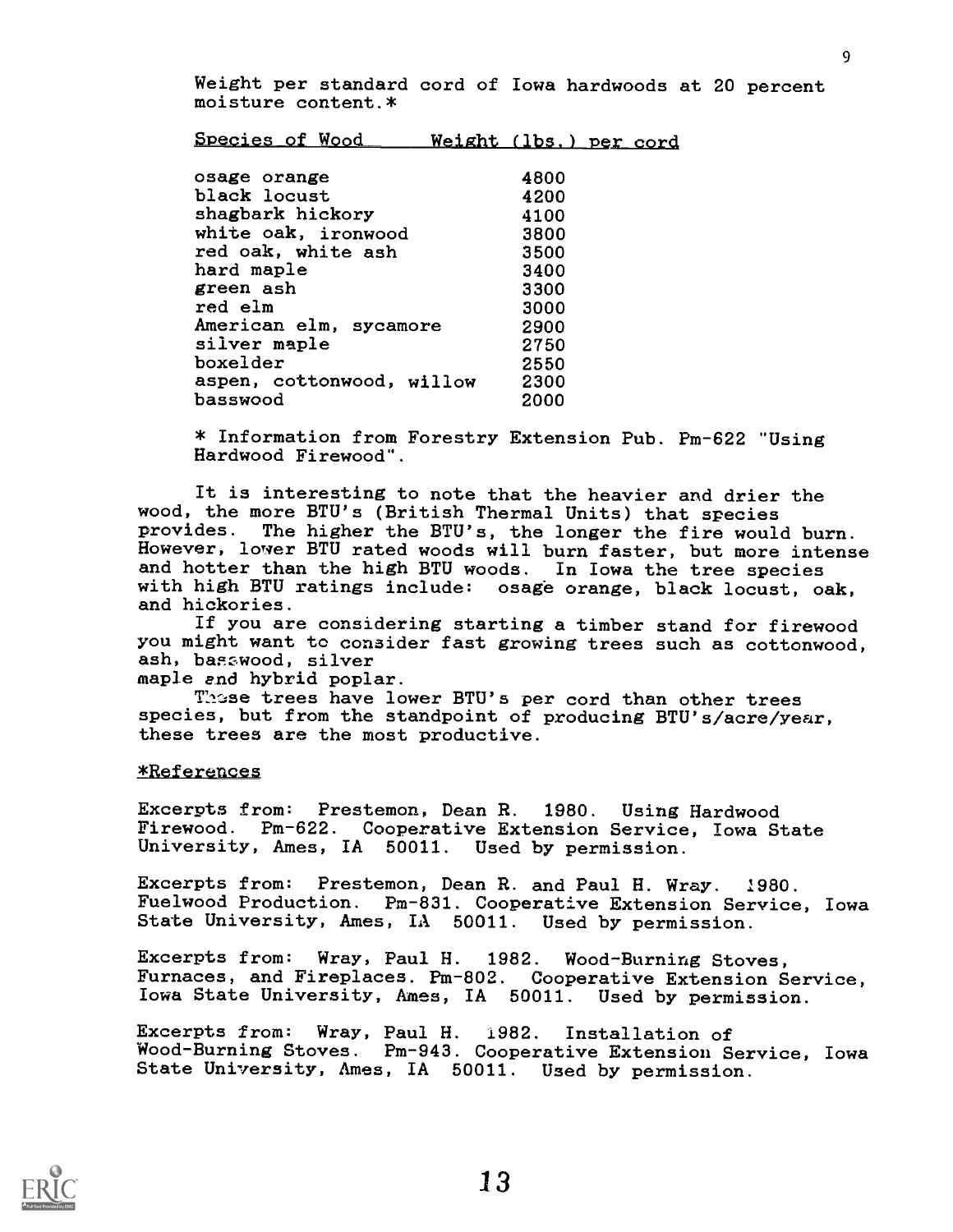- 1. What is a standard cord?
- 2. What is a face cord?
- 3. What is the range of prices for:
	- a. a truckload of wood
	- b. a cord of wood
	- c. a bundle of wood
- 4. If a stack of wood is 6' by 5' by 10', how many cords does it contain?
- 5. How does log uniformity affect the actual cubic foot content of a cord of wood?
- 6. What are three species that could be planted in an open area which yield the most BTUs per acre per year?
- 7. Which provides the most BTUs per cord, dry or wet wood? Why?

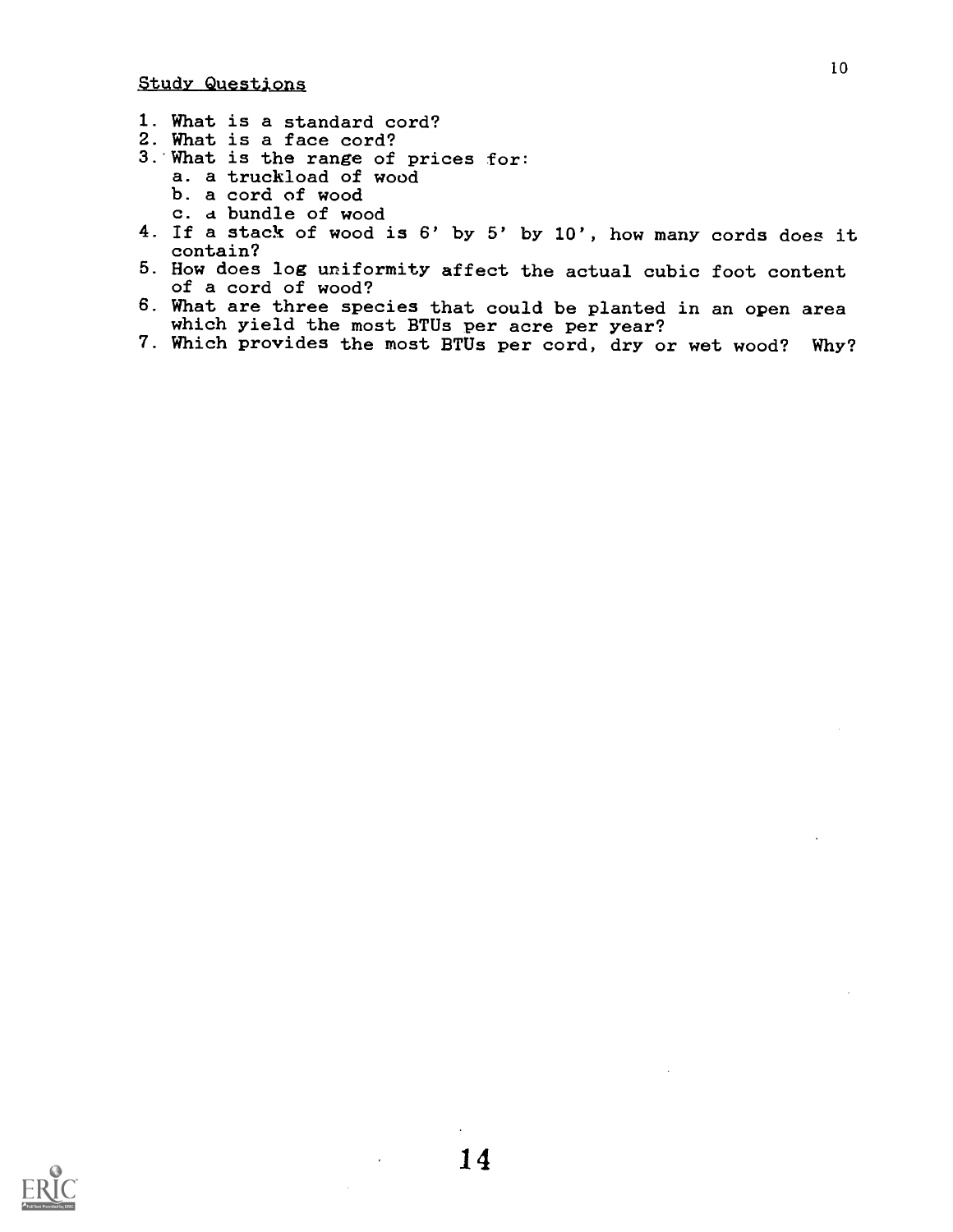#### Introduction

Most people who want to cut down timber simply start up the chain saw and begin cutting any tree in sight. It should be stressed that this is NOT a wise management practice.

Before the actual cutting activities begin the firewood cutter must know: 1) what species of trees are in the woodlot, 2) what the long term goals for the woodland are, 3) what the best criteria for selecting appropriate trees is, and 4) how to safely operate and maintain a chain saw (see Information Sheet No. 3).

Unless sound management practices are used, harvesting<br>firewood could reduce the quality and quantity of forested areas. When people start at one end of a woodland area and cut to the other end they are only eliminating the area. Also, if the tallest and straightest trees are the only ones cut, then only poor quality trees remain. These poor quality trees will produce a new generation of poor quality trees. Planning a sound management strategy can help improve and maintain Iowa's woodlands.

#### Planning a Firewood Cutting

In planning for a firewood cutting the landowner must first determine his/her long term objectives for the woodlands. These determine his/her long term objectives for the woodlands. These woodland areas provide a multitude of benefits such as lumber or veneer logs, firewood, erosion control, beauty, recreation, and wildlife.

If the landowner wishes to produce lumber and veneer logs; or provide recreation, wildlife cover, beauty, etc.; timber stand improvement (TSI) should be used. This means the valuable trees will be identified, and the weed trees, wolf trees, dead trees and poor quality trees will be cut out for firewood.

Weed trees are trees that readally invade an area and take it over. They typically are fast growing tree species of listic They typically are fast growing tree species of little commercial value. Examples include ironwood, elm, and boxelder.<br>Woodlots also typically contain "wolf trees." These trees are Woodlots also typically contain "wolf trees.' often the largest trees in the stand in terms of crown width and they take lots of growing space. Such trees are typically low quality for sawlogs because they are branchy and poorly formed, but they produce a large volume of firewood.<br>Periodic thinnings to provide adequate growing space for

sawlog trees can produce material suitable for firewood. Undesirable species can be removed during the fuelwood thinnings. Crooked, damaged, or partly decayed trees should be harvested as a part of the stand improvement (Table 1). Trees removed during such periodic thinnings are often of ideal size for firewood. Splitting may not be necessary with these small trees.

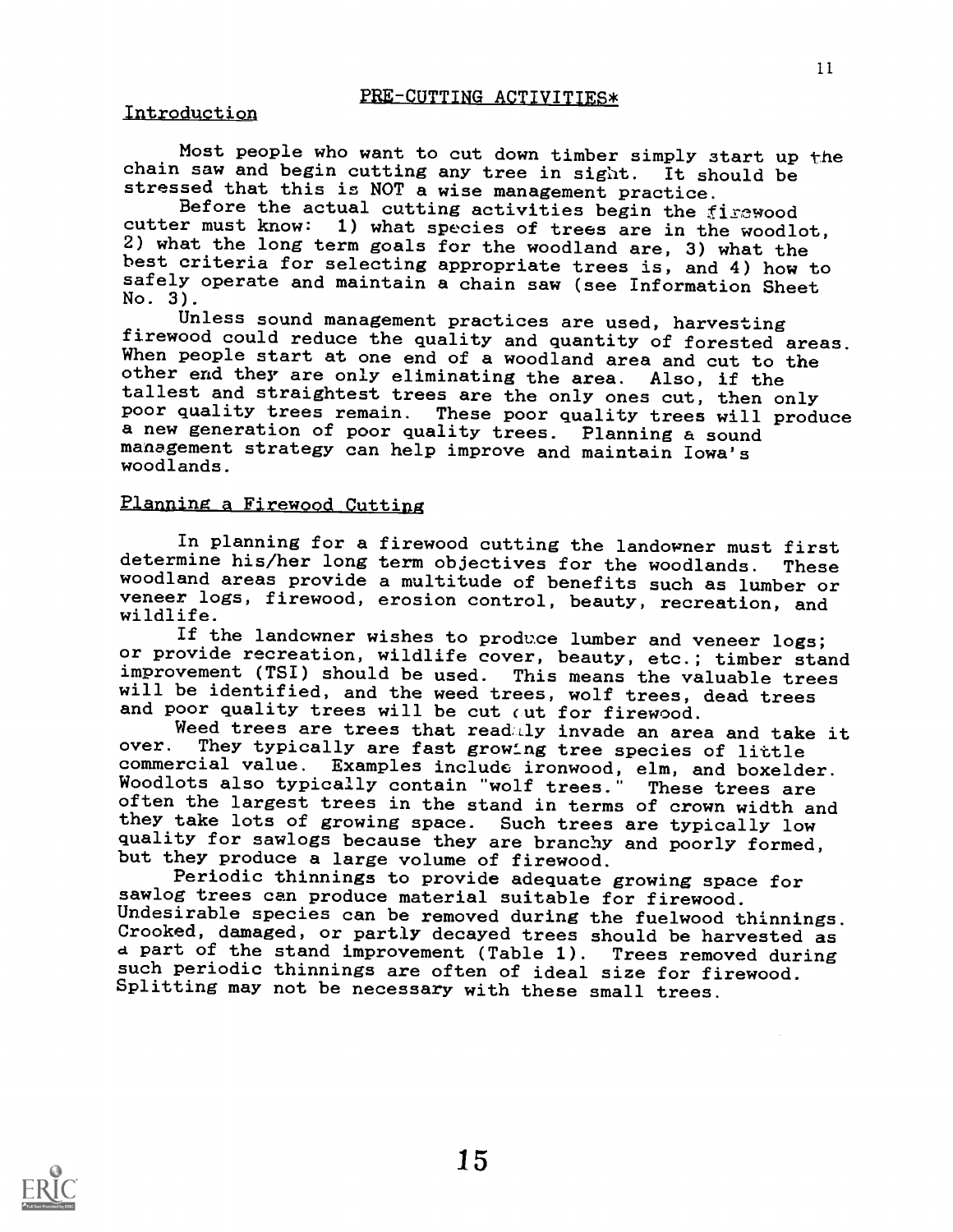

Figure 1. Improve the value and productivity of a woodlot by harvesting fuelwood\*.

Trees killed by insects or disease should also be harvested for fuelwood. Cut dead trees as soon as possible after they die to minimize deterioration from decay. However, if you wish to provide wildlife habitat, leave at least 4-7 dead trees per acre. These trees will become den trees or homes for song birds,

raccoons, squirrels, and other wildlife.<br>Do not overcut stands when harvesting fuelwood. Do not overcut stands when harvesting fuelwood. Seek help<br>from a knowledgeable source to achieve the right stocking level.<br>Maintain full tree cover on the land to optimize quantity and<br>quality production. This is especiall objectives are for erosion control, beauty, and recreation. In a recreation area you will need to maintain at least a 50 to 100 foot buffer strip around trails, camp grounds, and other areas used for recreation. For erosion control purposes never clear an area within 150' of a river, stream, or other similar area. Very open stands are not desirable for either fuelwood or sawleg<br>production. Open areas will produce trees that have long branches close to the ground. Verneer quality sawlogs are trees that have a clear straight trunk void of branches closer than 8 feet to the ground. That is what the landowner desires if the That is what the landowner desires if the objective is sawlog production.

Existing woodlands may also be managed primarily for fuelwood production. Proper cultural techniques are similar to those used when sawlogs are the primary product, but the owner would typically manage for smaller diameter crop trees. A well-stocked, 5 to 10-acre stand should provide a continuous supply of wood sufficient to heat an average insulated home.

#### Narketing

If you want to market firewood, the first thing to consider<br>is whether or not there is a market demand. In colonial days, wood was the principal heating fuel for homes. As recently as<br>1900, wood supplied almost half of the energy used in the United<br>States. As coal and petroleum products became available, the use of wood for fuel declined. But with the advent of the energy problems in the 1970's the position of wood has changed once again. As a renewable resource  $\int_{0}^{\infty}$   $\int_{0}^{\infty}$  again supplying heat in

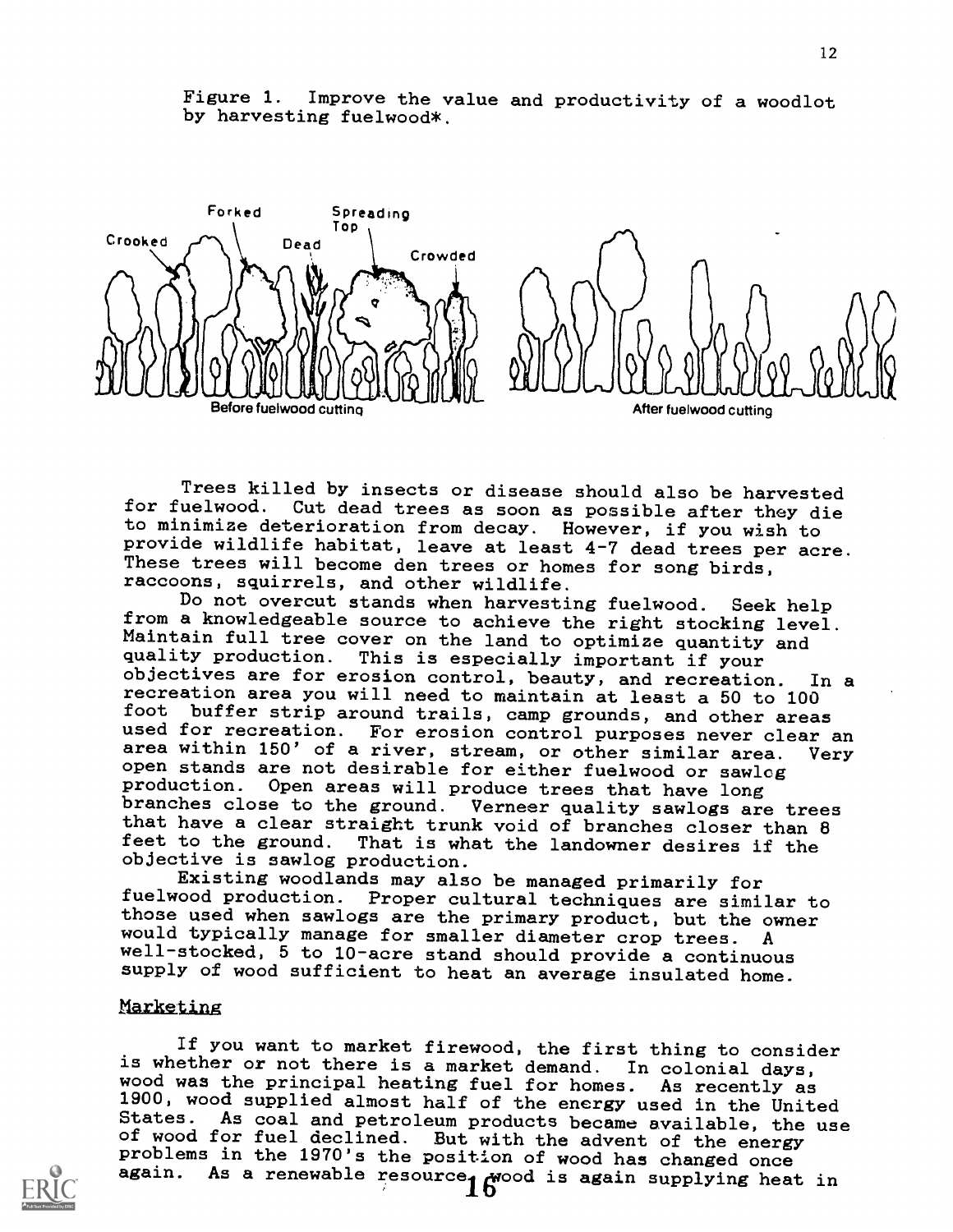many homes. Wood as an alternative or supplemental fuel is likely to increase in importance during the next few years. However, lotal demand for wood varies so it is wise to assess the market demand in the area.

Secondly, consumer preferences need to be considered. Find out how people in your marketing area respond to the following :

- 1. Price range they pay for firewood.
- 2. What species are preferred.
- 3. How they prefer to purchase firewood: bundle; face cord; cord delivered; stacked.
- 4. Length of logs desired.
- 5. Whether split or un-split logs are desired.
- 6. If they prefer the stack of wood to be all one species.

The answers to responses will help you to determine if it would be profitable to market firewood. The answers will also help you to determine a market strategy.

Third, determine marketing strategies. This includes:<br>advertising, locating buyers, degree of service (i.e. stacked vs. not stacked), and transportation needs/costs. You also need to maintain business records on all transactions.

#### Conclusion

Iowa has district foresters who can visit your woodlands and provide landowners assistance in developing a woodland management<br>plan. The district forester can also help you identify the trees in your woodlot. The key point is to plan for your firewood cutting so you don't end up diminishing the quality and quantity of the existing woodlands.

#### \*Reference

Excerpts from: Prestemon, Dean R. and Paul H. Wray. 1980. Fuelwood Production. Pm-83i. Cooperative Extension Service, Iowa State University, Ames, IA 50011. Used by permission.

#### Studv Questions

1. List four things a person should know or consider before cutting wood for firewood.

- 2. What is a wolf tree?
- 3. List three weed trees.
- 4. Explain how firewood cutting can affect forest resources.
- 5. List four types of trees that could be removed for firewood.
- 6. Explain what TSI means.



 $\mathcal{L}$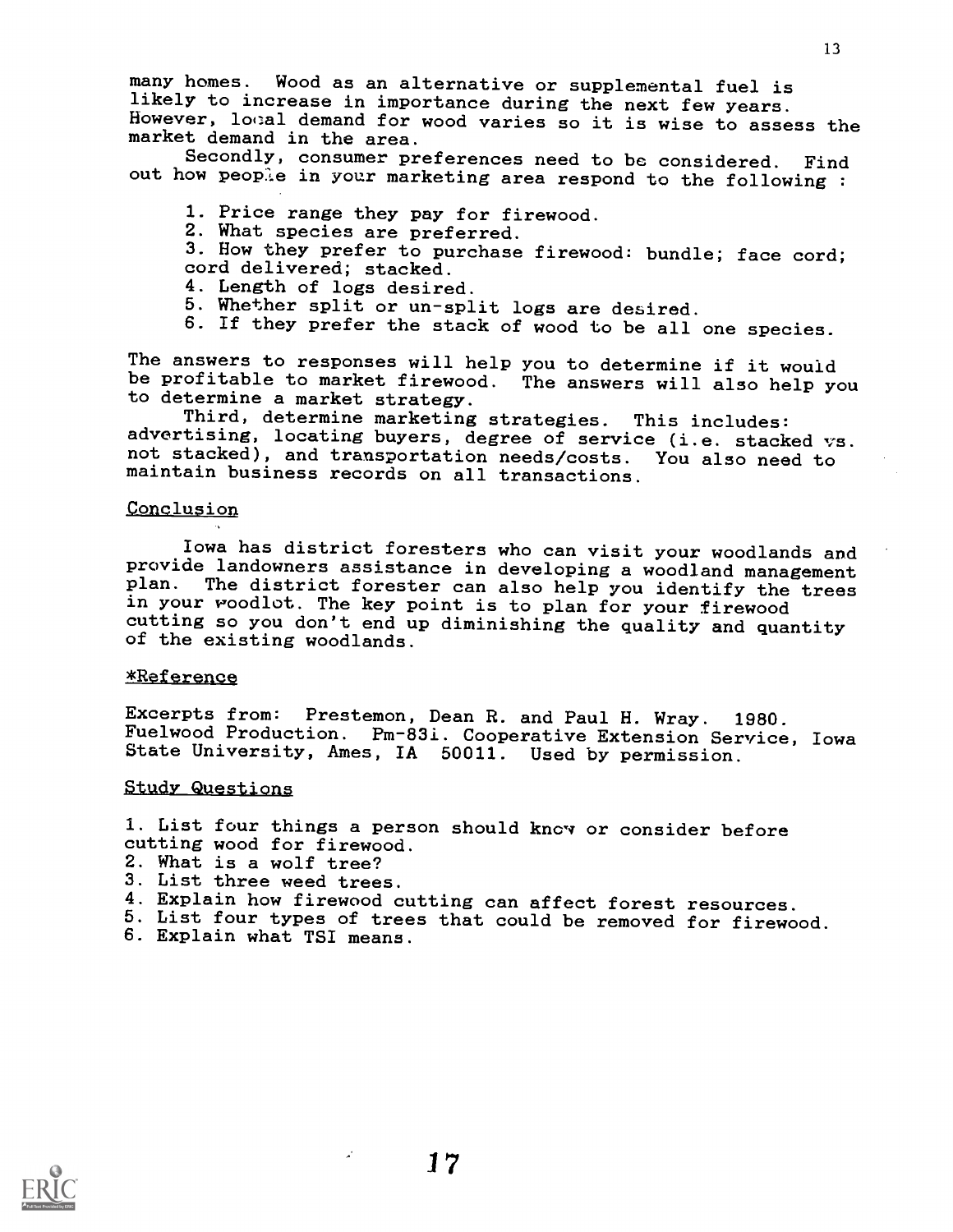Your timber is marked. Your chain saw is in prime working order. So you're ready to cut down that tree. Right? Wrong. You're almost ready to take one last look around to size up your surroundings for dangers. You can never be too cautious. Now determine where it would be practical for the tree to fall. Look for an open area in a direction that gravity can help pull the tree over, and use this as the drop site.

#### Felling Trees

Now you're ready for the 3-cut process. This process consists of 2 undercuts, which form a v-notch in the tree and a backcut. The undercut is a v-shaped cut made in the direction you wish the tree to fall. This cut should be about 1/3 of the tree's diameter. The first cut of the v-notch should be placed 12"-16" from the ground. The second cut should be around 2 1/2" wide for each foot of the tree's diameter. For example, if the tree has a 24" diameter the second cut would start 5" above the first cut. It is important to note that any tree greater than 6" in diameter should never be cut without a proper undercut.

The backcut is a straight cut toward the undercut. The undercut should be located  $1-2$  inches above the first cut in the undercut. This provides a heavy hinge for controlling the kick This provides a heavy hinge for controlling the kick back of the falling tree. Make sure you have good footing, an observant outlook and an escape path. Trees don't always fall in the direction you have planned. You may have misjudged the pull of gravity, the lean of the tree, the top-heaviness of the top, or an unpredictable wind could throw the tree being cut into an unplanned direction.

When the saw reaches within an in in or so of the notch, the tree falls toward the notch, turning on the hinge of wood that has been left. A wedge is often driven into the back cut to help move the tree in the right direction. Crooked or leaning trees present special problems and safety hazards. These trees should present special problems and safety hazards. only be removed by professionals. Trees which fall and get caught up in other trees should be left alone until an experienced cutter can assist in dropping it to the ground.



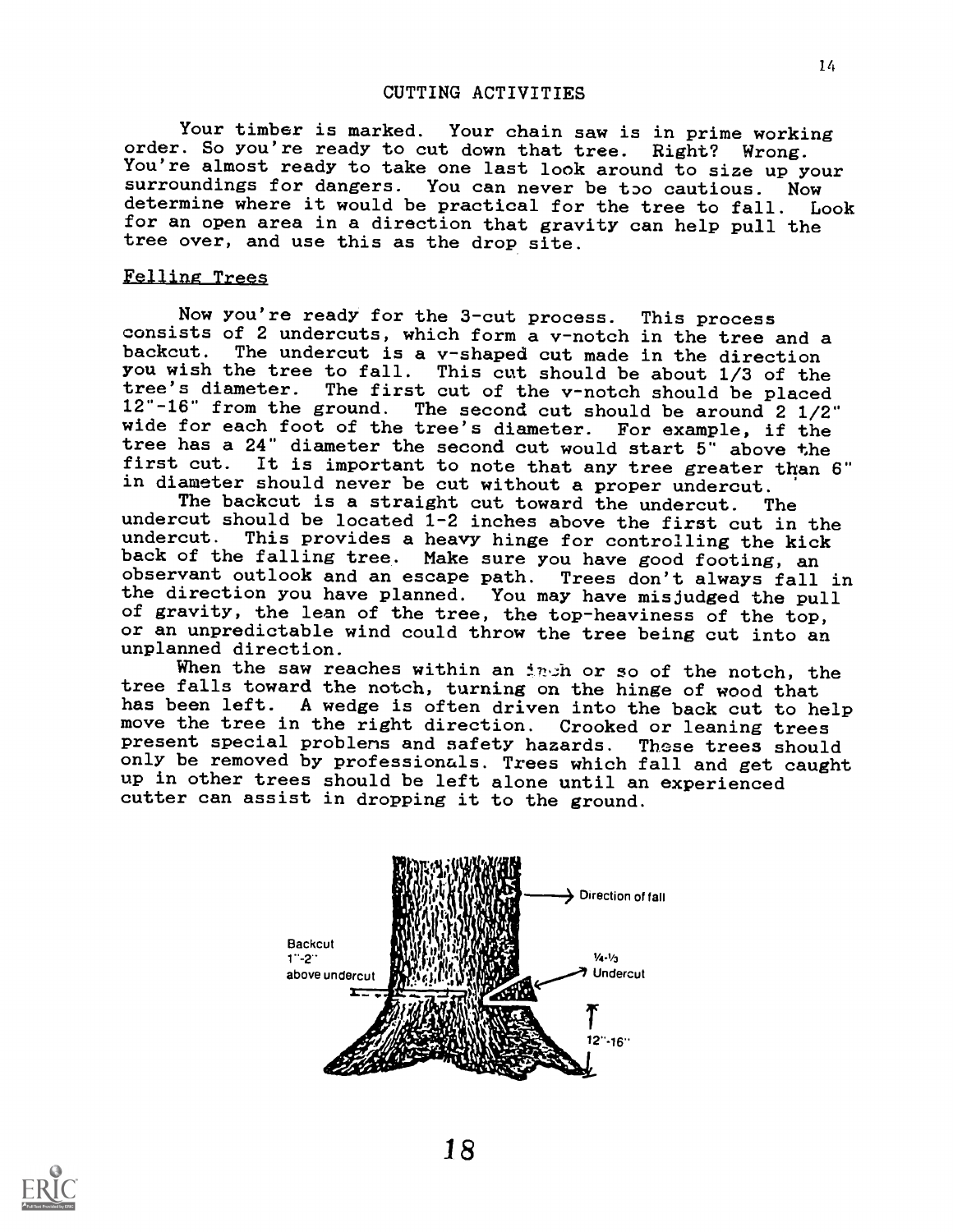#### Limbina the Tree

Once the tree is felled the next task is limbing the tree. Special care should be taken during this process since limbs are often under extreme tension. Below are 11 pointers to keep in mind when limbing a tree:

1. Keep a firm grip on the saw.<br>2. Have a good footing 2. Have a good footing.<br>3. With small logs, sta With small logs, stand on the side opposite the limb being cut.<br>4. If on 4. If on a hillside, work on the uphill side.<br>5. Trees in lodged positions should be unlodge Trees in lodged positions should be unlodged before limbing. 6. Watch the spring or jump of the limbs being cut.<br>7. Do not cut the limbs that are propping the log. 7. Do not cut the limbs that are propping the  $log.$ <br>8. In limbing, work from the butt end of the tree In limbing, work from the butt end of the tree toward the top. More accuracy can be obtained at the lower side of the limb than at the crotch.<br>9. The chain should be stop The chain should be stopped when the saw is being carried over limbs and brush. 10. Use a chain designed for limbing or brushing. 11. Be alert for anything that can touch the end of the cutter bar and cause kickback.

#### \*References

Excerpts from: Prestemon, Dean R. 1982. Chain Saw Safety. F-342. Cooperative Extension Service, Iowa State University, Ames, IA 50011. Used by permission.

Excerpts from: Prestemon, Dean R. and Paul H. Wray. 1980. Fuelwood Production. Pm-831. Cooperative Extension Service, Iowa State University, Ames, IA 50011. Used by permission.

#### **Study Questions**

1. Diagram the proper way to cut down a symmetrical, straight tree. 2. What is the first thing you should do before cutting down a tree? 3. List 6 points to keep in mind when limbing a tree.

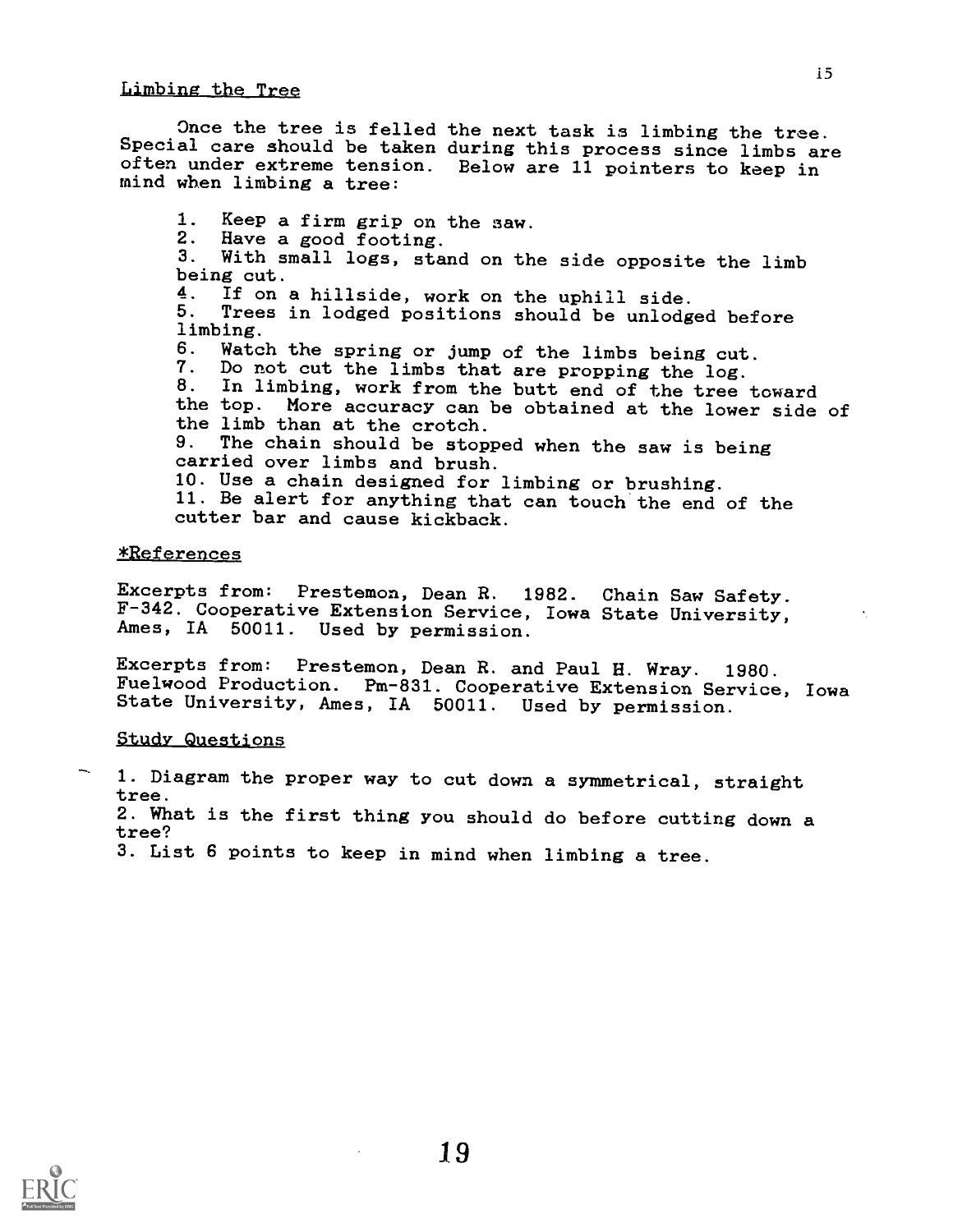#### POST-CUTTING ACTIVITIES\*

Before marketing firewood, the wood needs to be split, seasoned, and stored.

#### Splittiag

Generally, firewood more than 6 or 8 inches in diameter should be split before burning. Splitting is usually easiest when the wood is green. Splitting may be done by hand, using an axe or splitting maul, or by using various types of mechanical splitters. As shown in Table 1, species vary in their ease of splitting; pieces containing knots are more difficult to split than clear wood. Use a heavy splitting maul alone or in combination with wedges to split firewood. A chopping block will provide a stable base and reduce tool wear (fig. 1).

Table  $1$  - Ease of Splitting

Easy

Moderate

Difficult

| Aspen, ash         | hard maple,   | black locust,  |  |
|--------------------|---------------|----------------|--|
| basswood, birch,   | hickory, oak, | elm, ironwood, |  |
| boxelder, cherry,  | soft maple,   | osage orange.  |  |
| cottonwood, willow | walnut        | sycamore       |  |

Figure 1 - Splitting wood with a maul and wedge on a chopping block.



If a large amount of splitting is anticipated, mechanical splitters can be rented, built, or purchased. Available splitters are generally of three types: hydraulic powered, cable driven, or screw auger (fig. 2). Hydraulic and cable types use a similar technique - firewood is split by forcing a splitting wedge into the end of the piece. Screw auger types use a different method - firewood is fed laterally into the splitting screw. Homemade splitters may cost only a hundred dollars; commercial models may cost from \$400 to \$3,000.

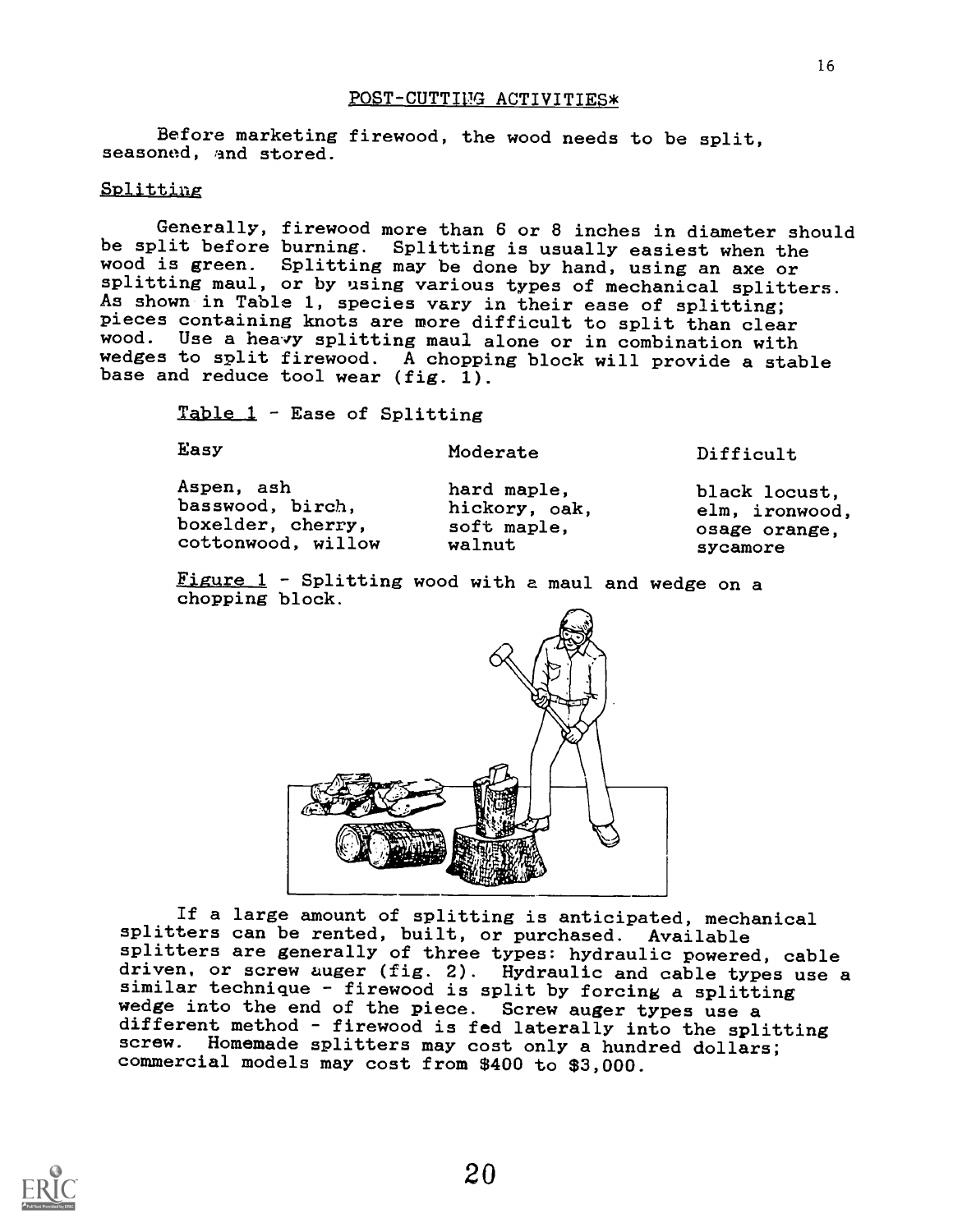

Figure 2 - Hydraulic wood splitter (top) and splitting action of ascrew auger type splitter.

Seasoning\_Firewood

Proper drying of firewood is very important. Burning unseasoned wood is not recommended. Properly seasoned firewood has higher heat value per pound than green wood, is easier to ignite and maintain, is less prone to pop and throw sparks, and<br>is less likely to promote creosote formation during burning.

Fuelwood in 4-foot lengths typically requires 9 to 12 months to become thoroughly air-dry (20 percent moisture content). Small diameter, short lengths of firewood will dry more rapidly than long, large pieces. To increase drying rate, cut firewood to desired length and split oversize pieces.<br>Firewood dries more rapidly during late spring, summer, and

early fall than during other months of the year. Severe end-checking and splitting that may occur on firewood during the hot summer months does not affect the fuel value.

Wood will become lighter as it loses water, and severe end checking usually develops during drying. Firewood should be dried to 20 percent moisture content or less. Moisture content can be checked by cutting a sample from the middle of a few pieces, weighing the samples, oven-drying the samples for 24 hours at 212 degrees F, and reweighing the samples. Moisture content is calculated by subtracting oven-dry weight from original weight, dividing the product by the oven-dry weight, and multiplying by 100.

Plans for solar firewood dryers have been developed (fig. 3). Such dryers will increase drying rate and can dry the wood<br>to a lower moisture content than air-drying. A large solar<br>drying unit has been developed in Virginia that dries a standard cord. Dryers may be useful for those who have limited time to<br>dry their firewood and who do not intend to dry large quantities. But these units involve some time and materials to build.

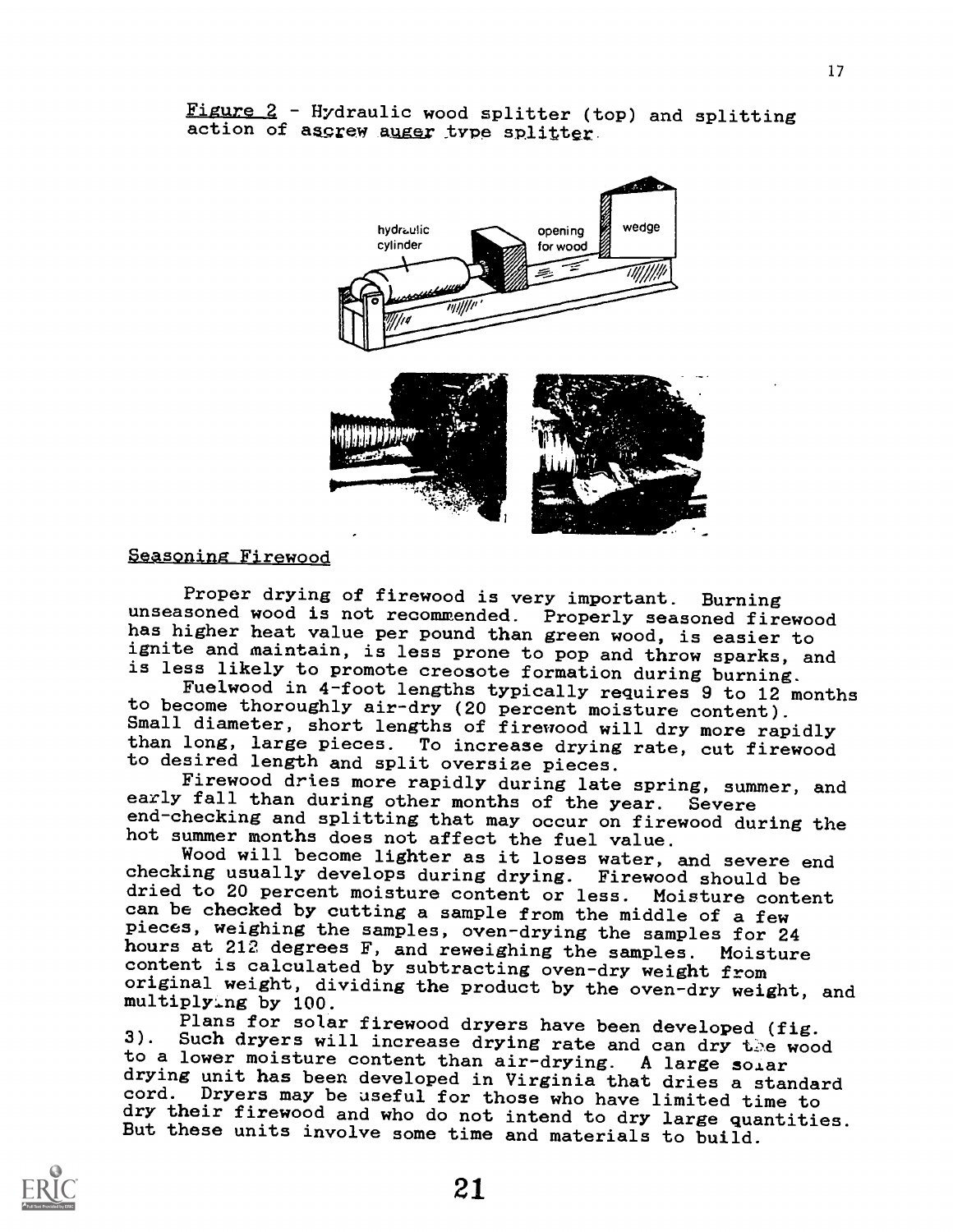

#### Storing Firewood

Store dry firewood under cover in an outside shed (fig. 4). Dry firewood will pick up moisture from rain and snow if not garage, or basement - the increased temperature may activate<br>fungi and insects. Limited inside storage near the stove,<br>furnace, or fireplace that can be used for a week before burning to promote further drying and improve burning qualities.

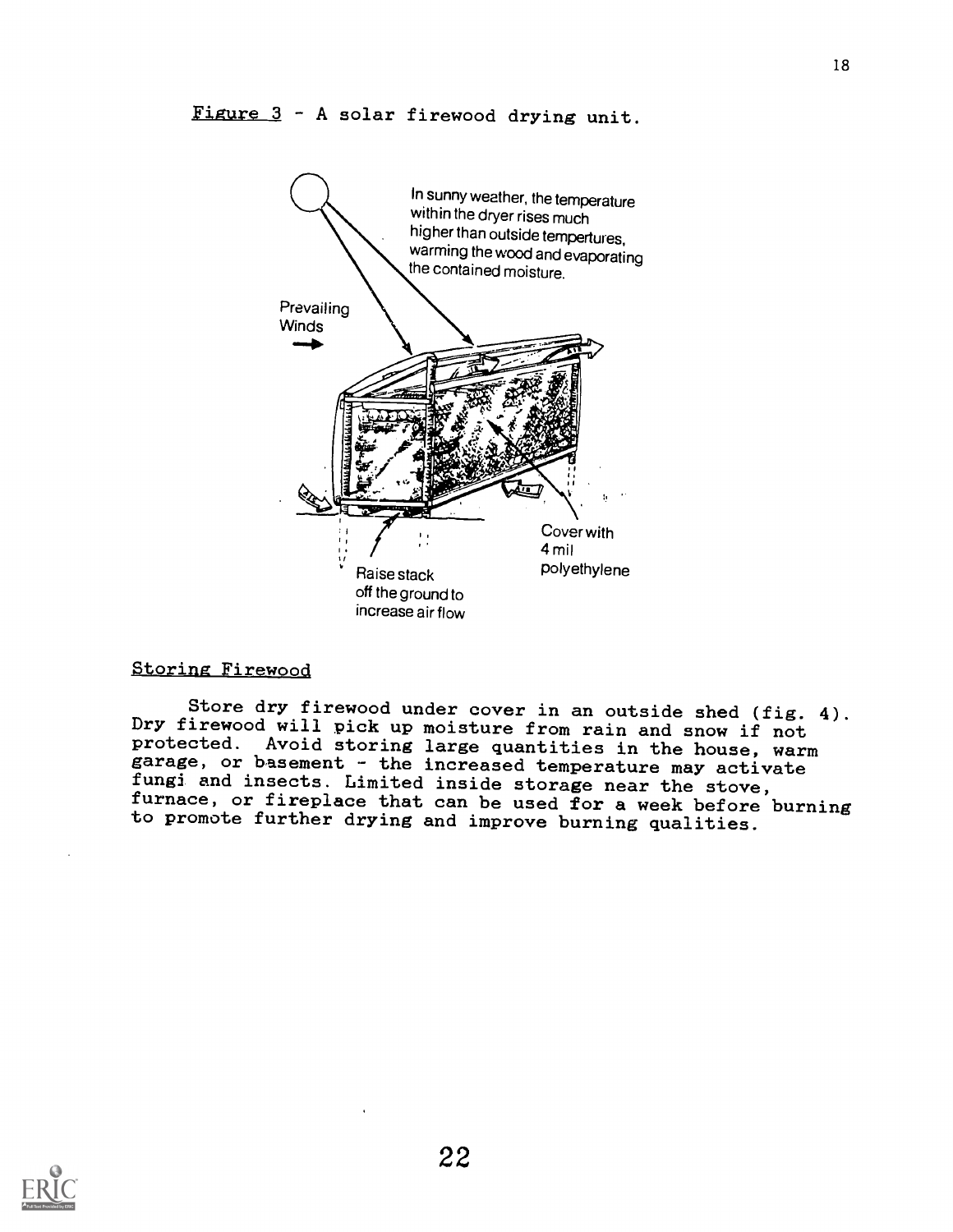Figure 4 - An open wood shed used to protect firewood during drying or for storing dry material.



#### \*References

Excerpts from: Prestemon, Dean R. 1980. Using Hardwood Firewood. Pm-622. Cooperative Extension Service, Iowa State University, Ames, Ia 50011. Used by permission.

Excerpts from: Prestemon, Dean R. and Paul H. Wray. 1980. Fuelwood Production. Pm-831. Cooperative Extension Service, Iowa State University, Ames, IA 50011. Used by permission.

#### Study Questions

- 1. How should wood be prepared for market?
- 2. List three ways wood can be split.
- 3. Why should wood be dried?
- 4. How can wood be dried?

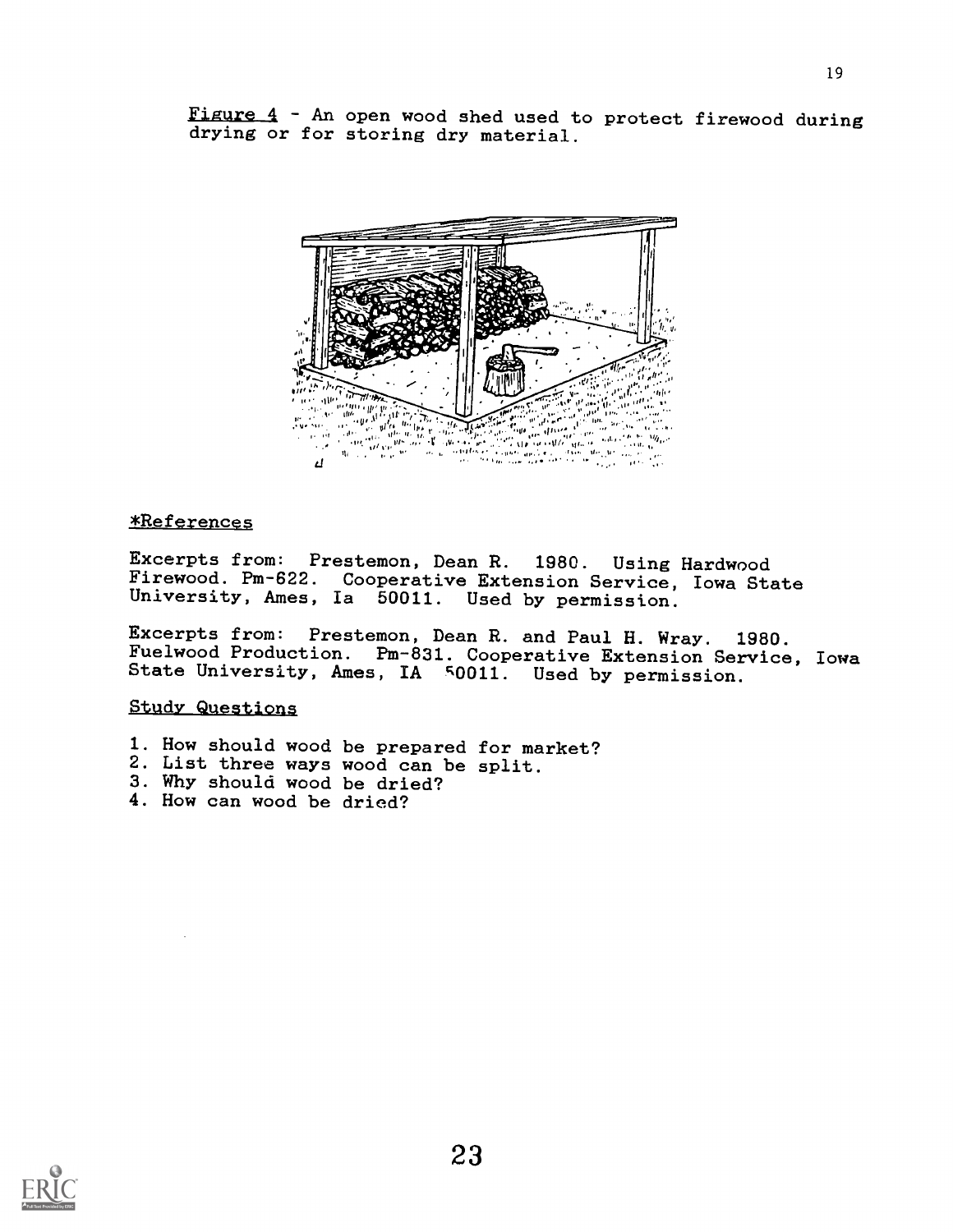Biomass in the broadest sense is solar energy stored in biological systems by the process of photosynthesis. Biomass uses include feed or food, a source of products for industrial the manufacture of chemicals, or fuel production. We will focus

on the fuel production aspect.<br>Biomass as fuel finds three uses: 1) direct combustion, 2) conversion to more concentrated forms of ethanol or methanol, or 3) anaerobic digestion into methane. The direct combustion aspect is what will be discussed as it relates to wood use.

After a century of decline, the use of wood as an energy source is gaining in interest and application. Up until about the last 15 years, sawmill residues and wood bark were regarded as an abundant nuisance in the logging regions of the U.S. and<br>Canada. Lately this has changed as these "wastes" are being Canada. Lately this has changed as these "wastes" are being<br>burned to provide heat, steam for electricity, or increasingly as a source of fiber for such wood products as particle board.<br>Biomass use as an energy source has become quite popular due to the high price of oil and uncertainty of its availability. This has created a demand for research into ways to increase mechanization and automation of harvesting, processing and utilization equipment. When such equipment exists which can produce biomass energy economically, this encourages even more enthusiasm in biomass production.

Between 1977-1982 petroleum imports in the U.S. were cut in half. Wood used for energy went from 84 million dry tons in Wood used for energy went from 84 million dry tons in 1973, to more than 160 million dry tons in 1984. Much of this

consumption was by the wood industry. and homeowners that is somewhat automated. Chunk-wood is used by some industries as it requires less energy to make than chips. However, chips appear to be the most common form used in Iowa at the present time. Pelletized wood is also being used. The pellets are made using sawdust which is often mixed with a glue and put under pressure. Advantages of the pellets include less dust and insects;easier handling, as the pellets can be stored in such a way as to reduce or eliminate trips outside; and they can<br>be economical to use. In Minnesota there are at least 30 schools be economical to use. In Minnesota there are at least 30 schools<br>using pellets to heat their facilities. The pellet burning stoves for homes are set up with an automatic feed system and can hold enough pellets to heat the home for up to a day and a half. Both of these aspects means less labor involvement than a traditional<br>wood stove. Some of these stoves are so efficient that they can be vented using light gauge metal. Therefore, a chimney does not have to be used or cleaned.

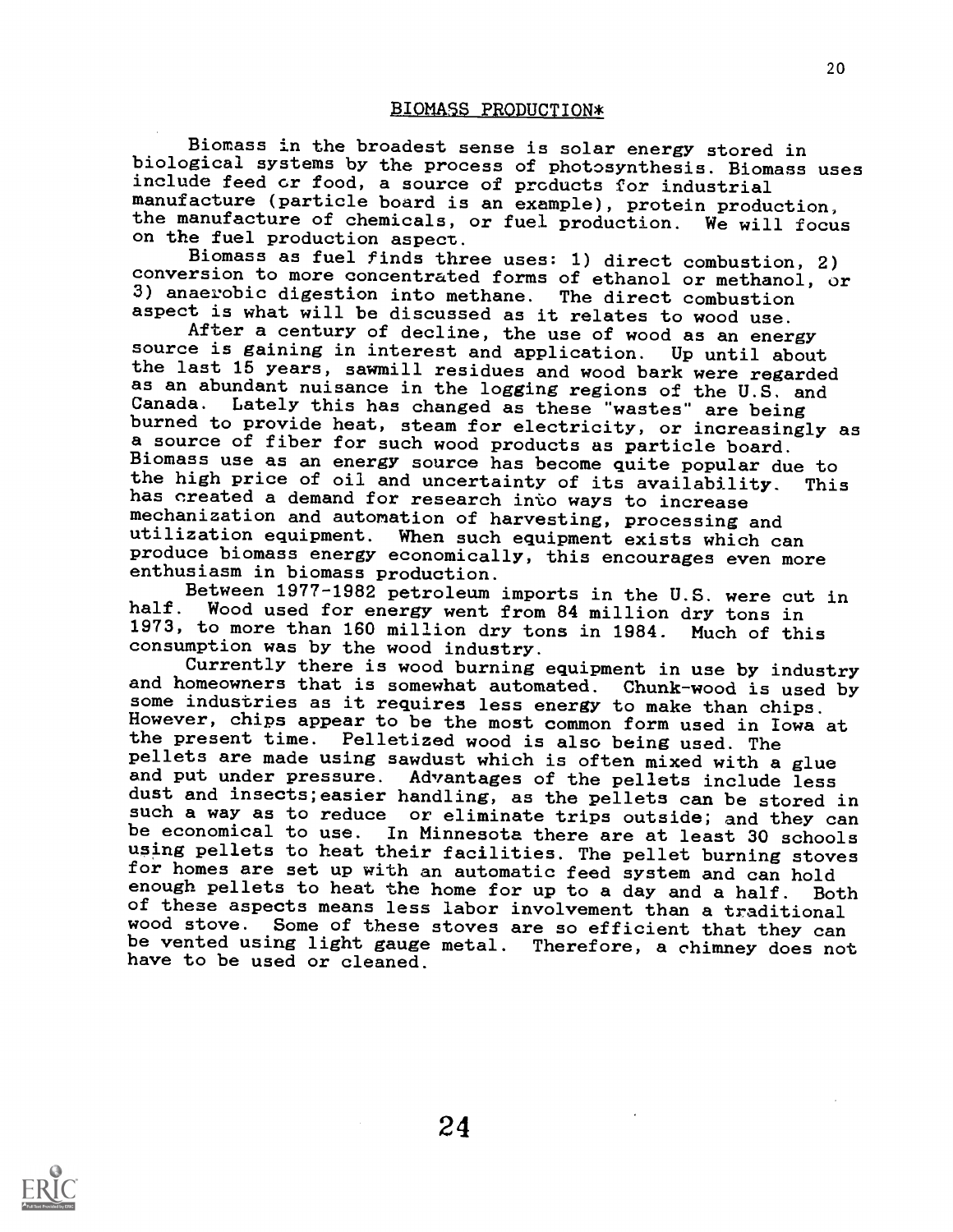#### Referencez

Excerpts from: Wray, Paul H. 1979. Energy Plantations. F-324. Cooperative Extension Service, Iowa State University, Ames, IA 50010. Used by permission.

Ontario Ministry of Energy. 1983. Opportunity Knocks at ENERGO '83 - Ontario Energy Opportunities in Biomass. Conference papers.

#### Study Questions

1. Which biomass fuel use relates most directly to wood use? 2. What wood products can be used for biomass?



 $\mathcal{L}$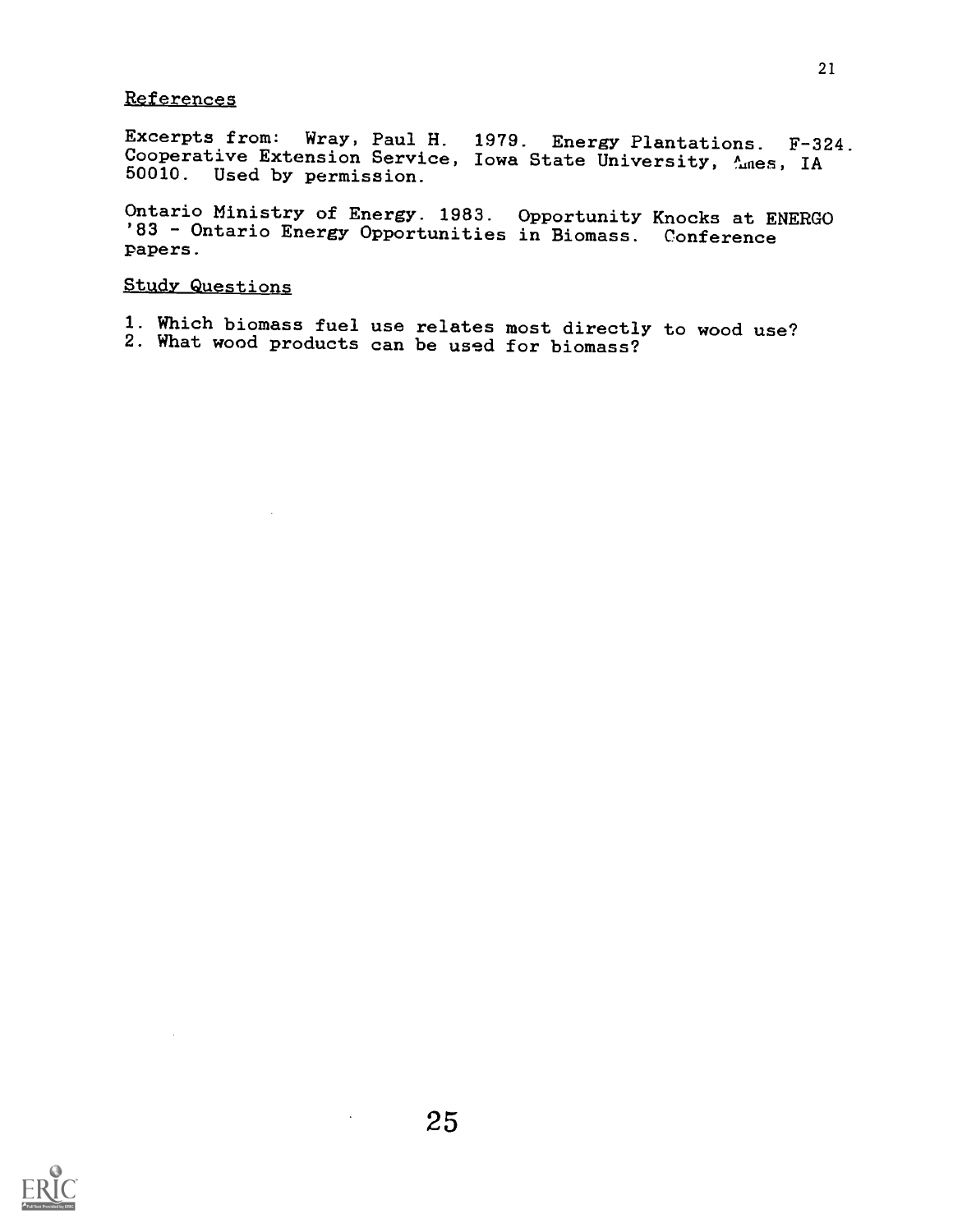#### ENERGY PLANTATIONS\*

The term "energy plantation" is used for a planting of selected species which are grown for the major purpose of providing fuelwood. Energy plantations are comprised of penetically improved, intensively cultivated, often closely spaced trees, which can be harvested repeatedly (after re-sprouting) on cycles of 10 years or less.

#### Species Selection

Producing the greatest BTU yields per acre per year is the<br>top priority in tree selection. In Iowa the highest yielders are cottonwood and cottonwood hybrids, sycamore, silver (soft) maple, green ash, white ash, box elder, black locust, European black alder and hybrid aspen. White ash will not re-sprout after cutting and will have to be reseeded. Hybrid aspens are performing best in Iowa at this time. Silver maple is the best sprouting species, producing multiple stems.

#### Planting Plan

It is best to plant a number of species; no less than three, with five or more being best. Such a mix helps to reduce problems with diseases and insects. It also enables the grower to evaluate the species to determine which do best for a given soil and climate.

Spacing between rows depends on how weeds will be controlled the first  $2-3$  years. If mechanically cultivated, the spacing cannot be closer than the width of the equipment used.

As each species has a different growth rate, they should be<br>planted in separate rows or in small blocks. This prevents the<br>detrimental effects of competition which could occur if within-row species plantings were made.

Black locust and silver maple can be direct seeded, but poplar and aspen are planted as seedlings because their seeds are small and prone to drying out.

#### **Harvesting**

Harvest of the fast growing species can commence when the trees are 5-7 years old. Within a few years later, slower growing trees can be cut. The trees should be 4 to 6 inches in diameter<br>at this time.<br>When harvesting, remove trees in blocks to allow for the

trees to re-sprout (coppice) without excessive shading. The new sprouts will grow quicker than seedlings because a root system<br>already exists. Re-sprouting also saves the expense of having to buy and plant seedlings. After the sprouts have grown for one season, it is desirable to allow only one or two sprouts per stump to continue to grow.

To ensure good sprouting it is essential that harvest be done after fall leaf drop has occurred. At this time food reserves in the root system are at their maximum levels, which allows for successful coppice regeneration.

Given proper management, yields of 2 1/2 to 5 tons of dry matter per acre per year are common. It is not an unreasonable possibility to get 10 ton yields.

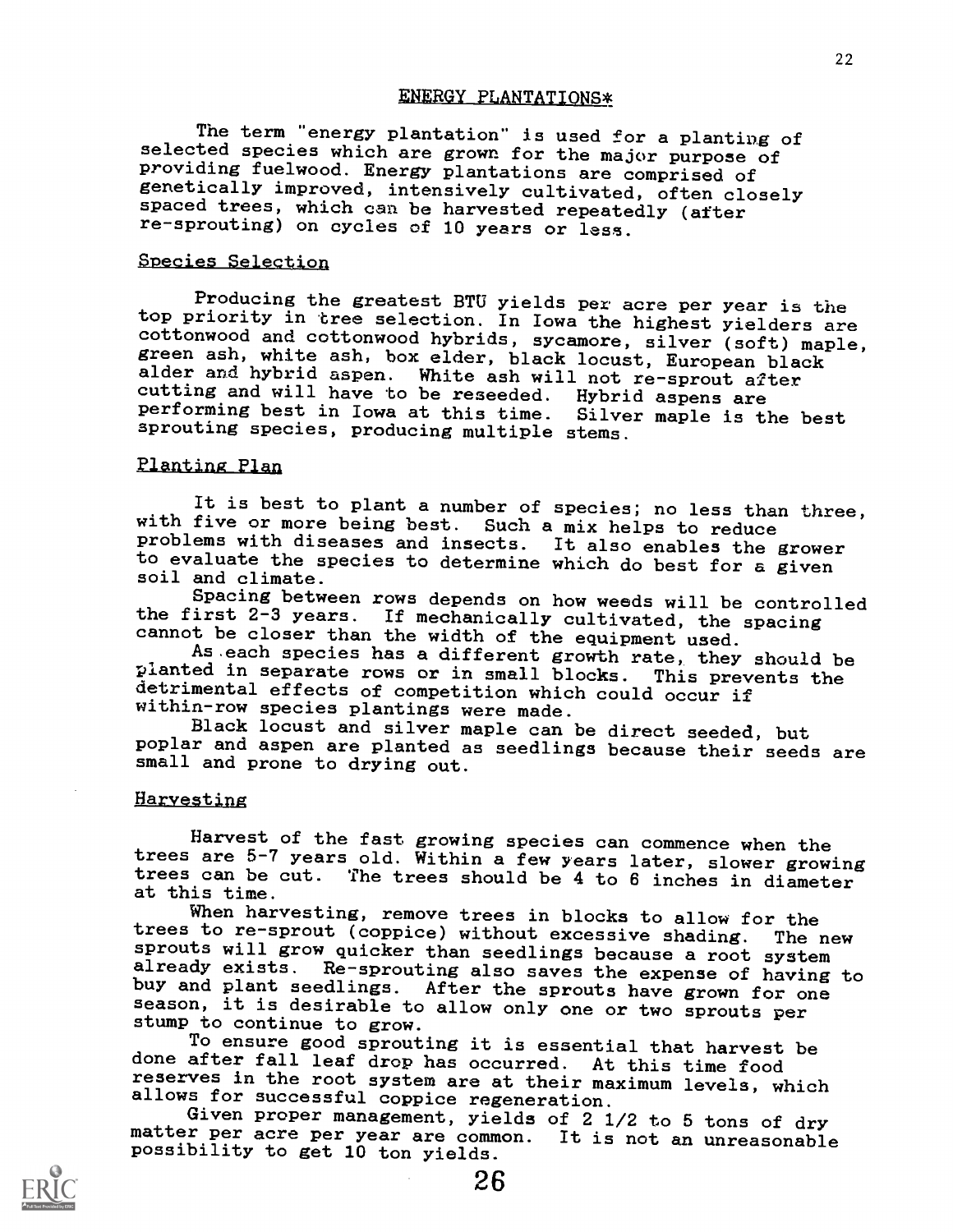#### \*Referenga

Excerpts from: Wray, Paul H. 1979. Energy Plantations. F-324. Cooperative Extension Service, Iowa State University, Ames, IA 50011. Used by permission.

#### Study Questions

- 1. What is an energy plantation?
- 2. What species should be used for an energy plantation?
- 3. How many species should be planted? Why?
- 4. What spacing is needed?
- 5. How many years does it take before harvesting can begin? 6. How is an energy plantation regenerated?
- 

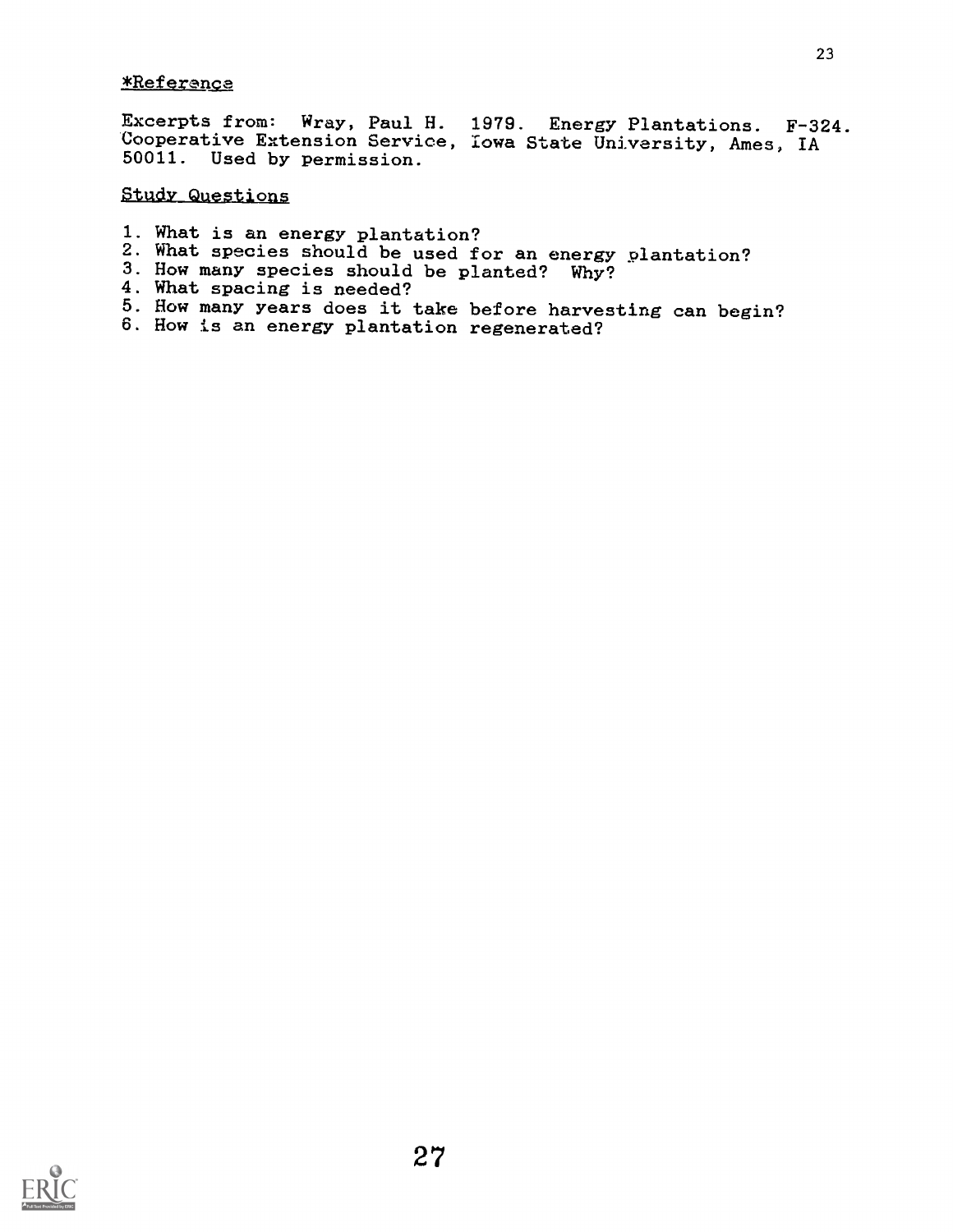#### A FIREWOOD BUSINESS\*

In any business it is important to keep the appropriate records for tax purposes. In a firewood business two types of records need to be kept: (1) a record of production costs and product income and (2) equipment costs.

#### Costs and Income

Records of expenses and incomes need to be kept. Costs include: the cost of firewood, cost of cutting and transporting firewood, marketing and advertising costs, and excess firewood not marketed. The income is the price per cord multiplied by The income is the price per cord multiplied by the number of cords sold.

Once these basic records have been recorded, the tax treatment can be determined. Some portion of the sales of firewood may qualify for capital gains treatment. Standing timber must be held for more than six months to qualify for long-term capital gains treatment and receive the 60 percent exclusion from regular income tax (this is the case only if the firewood business is part of the total farm operation). From sales of standing timber owned less than 366 days, income is treatad as short-term capital gains. Short-term capital gains income receives no exclusion and is, therefore, taxed the same as ordinary income.

The stumpage value of the wood can be eligible for capital<br>gains. The stumpage value is the dollar value of the wood in a The stumpage value is the dollar value of the wood in a standing tree. To determine the stumpage value take the total number of cords and multiply it by the present fair market stumpage value. Ask your local district forester or the Iowa Utilization Forester (515/294-0445) for the current fair market stumpage value of a cord of wood.

Once the total stumpage value is determined that amount is subtracted from the total price received from the firewood. The remaining amount is taxed as ordinary income. Here is an example: You have 10 cords of wood from your woodlot. The present stumpage value is \$25 per cord. Therefore, \$250 will be eligble for capital gains, if the qualifications have been met. This means \$100 is taxable. If the 10 cords sold for \$75 per cord, then your total gross income is \$750. Subtract the \$250 (capital gain) from the \$750 and you have \$500 (less operating expenses) to be taxed as ordinary income.

#### Equipment Expenses

The second type of records is for the purchase of equipment. Equipment can be deducted using the appropriate depreciation schedule. You will need to keep an equipment account. This You will need to keep an equipment account. This account includes the usual equipment associated with a woodland operation: chain saws, tractors, logging trucks, and skidders. These items are capital assets and should be depreciated.

Deductible operating costs include normal repair and maintenance of equipment. Major repairs that increase the life of the equipment, such as an engine overhaul, are treated as capital investments that must be depreciated.

Most of the equipment used in timber operations is eligible for investment tax credit. Both new and used property are eligible. Claim the credit in the year you acquire the property.

2R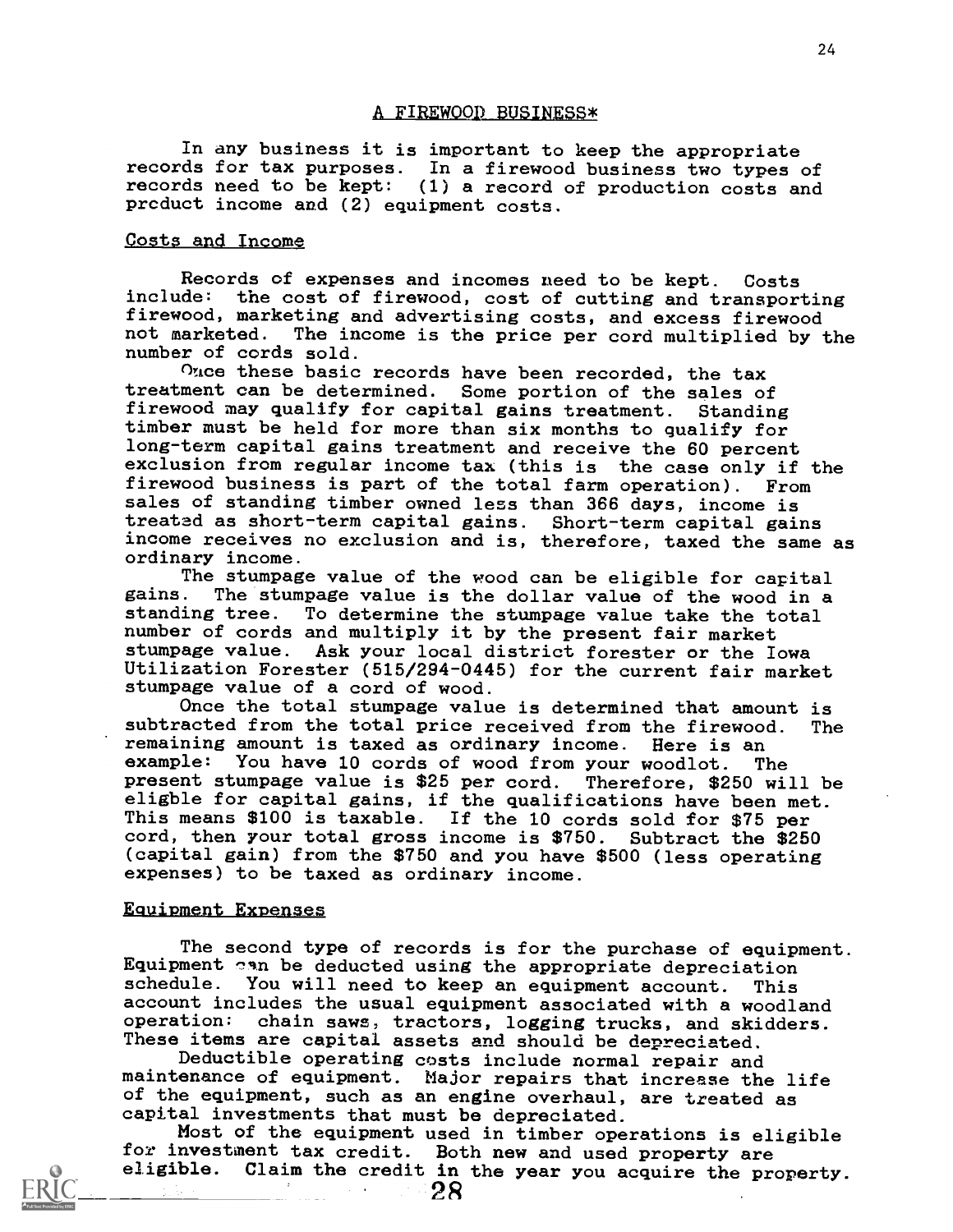For property placed in service before 1981, the full credit was only available for assets held for seven years. For properly disposed of in less than seven years, part or all of the credit was recaptured.

The Economic Recovery Tax Act of 1981 altered the investment rules for property purchased after 1980. Certain property, such as cars and light trucks, are only eligble for 6 percent credit. However, most property remains eligible for the 10 percent credit. Beginning in 1983, if you claim the full credit, then you must reduce the basis for depreciation by half of the credit claimed. For more information on the investment tax credit, see IRS Publication 572, Investment Credit.

If you farm, the woodland operation is probably incidental to the farm business, and you will maintain a single farm equipment account. But if the woodland operation is a separate business, you must set up separate depreciation accounts.

#### \*Reference

Excerpts from: Countryman, David W. and Paul H. Wray. 1984. Tax Savings on Timber Sales. Pm-1162. Cooperative Extension Service, Iowa State University, Ames, IA 50011. Used by permission.

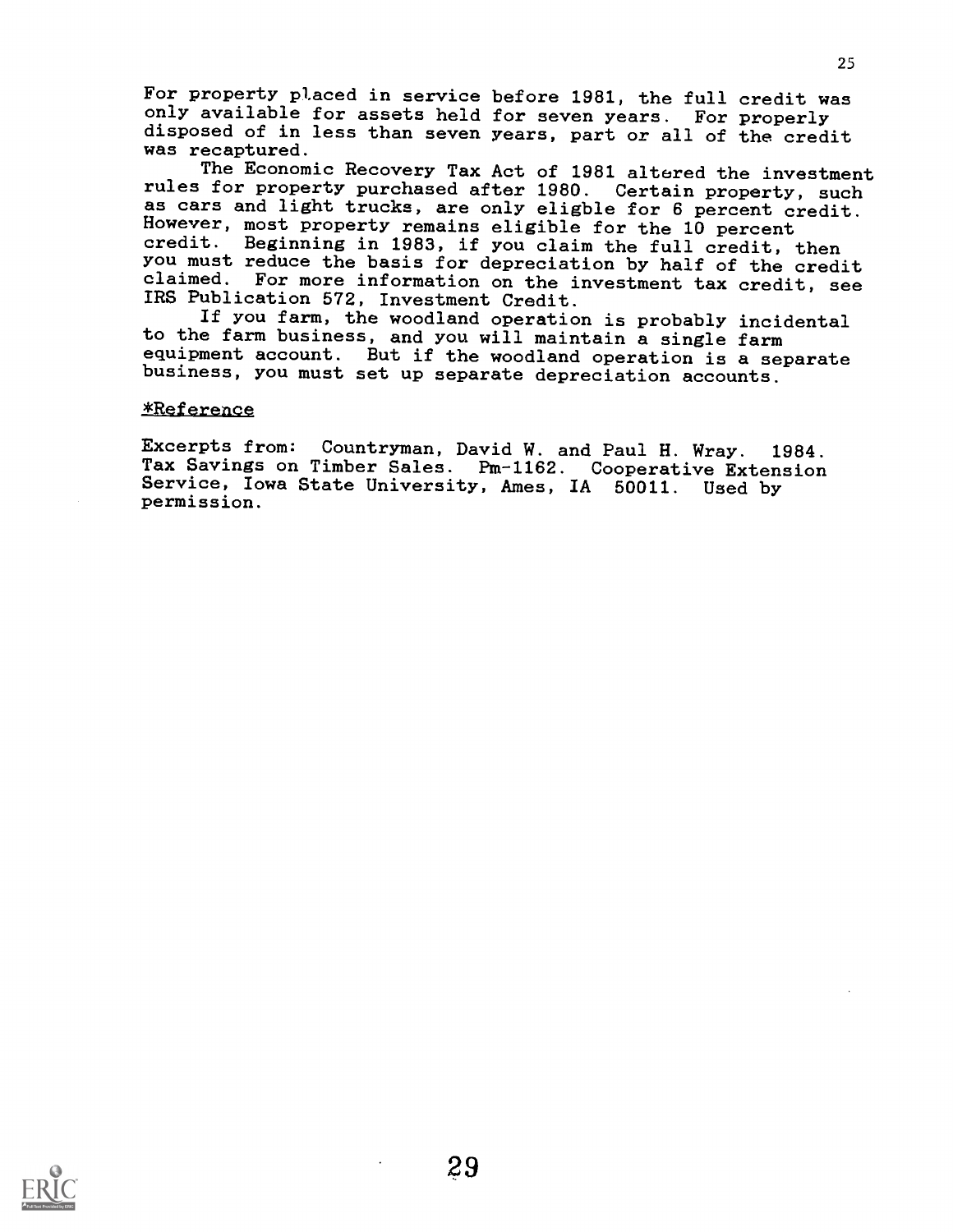#### GLOSSARY TERMS

Back cut. The last cut, placed 1"-2" above undercut, which actually fells the tree.

Biomass production. Term used to refer to plant matter produced in bulk such as wood chips, corn cobs,and various plant stalks, primarily for energy uses.

Capital gains. A tax advantage where only 40% of the dollars brought in from selling timber is taxable.

Chipper. A piece of machinery used to reduce whole pieces of wood into chips. Limbs and small diameter boles (tree stumps) can be chipped.

Energy Plantation. Term used to refer to trees of fast growth which can be used for chips, sawdust, firewood logs, etc.

Face Cord. A stack of wood with the measurement of 4 feet high and 8 feet wide but the lengths are less than 4 feet.

Hybrid Poplar. Genetically superior poplars bred for disease and insect resistance; tree characteristics such as growth rate and tree form; and site requirements such as drought and flood tolerance.

Standard Cord. A 4'x4'x8' stack of wood which contains 128 cubic feet of wood plus air spaces. A typical cord may be logs which are 4 feet long in a pile 4 feet high and 8 feet wide.

Timber Stand Improvement (TSI). Improving the quality of an existing timber by eliminating crooked, dead, and diseased trees; and improving the spacing between trees to reduce the amount of competition between trees.

Undercut. The first, v-shaped cut made 12"-16" above ground and in the direction the tree will fall.

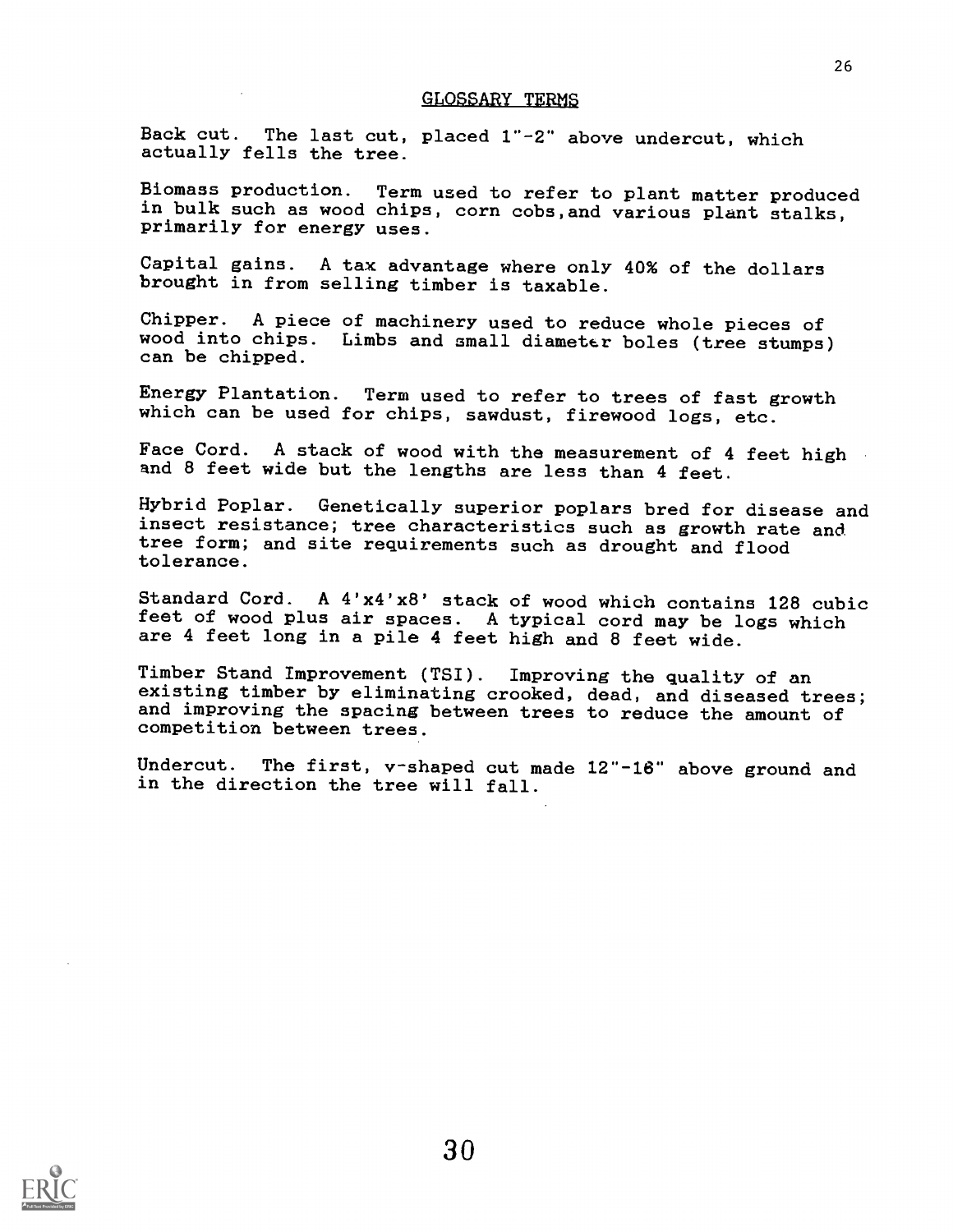### What Is A CORD ?

 $\mathcal{L}^{\text{max}}_{\text{max}}$  .

 $\alpha$ 



8 feet

### 128 cubic feet of wood and air space

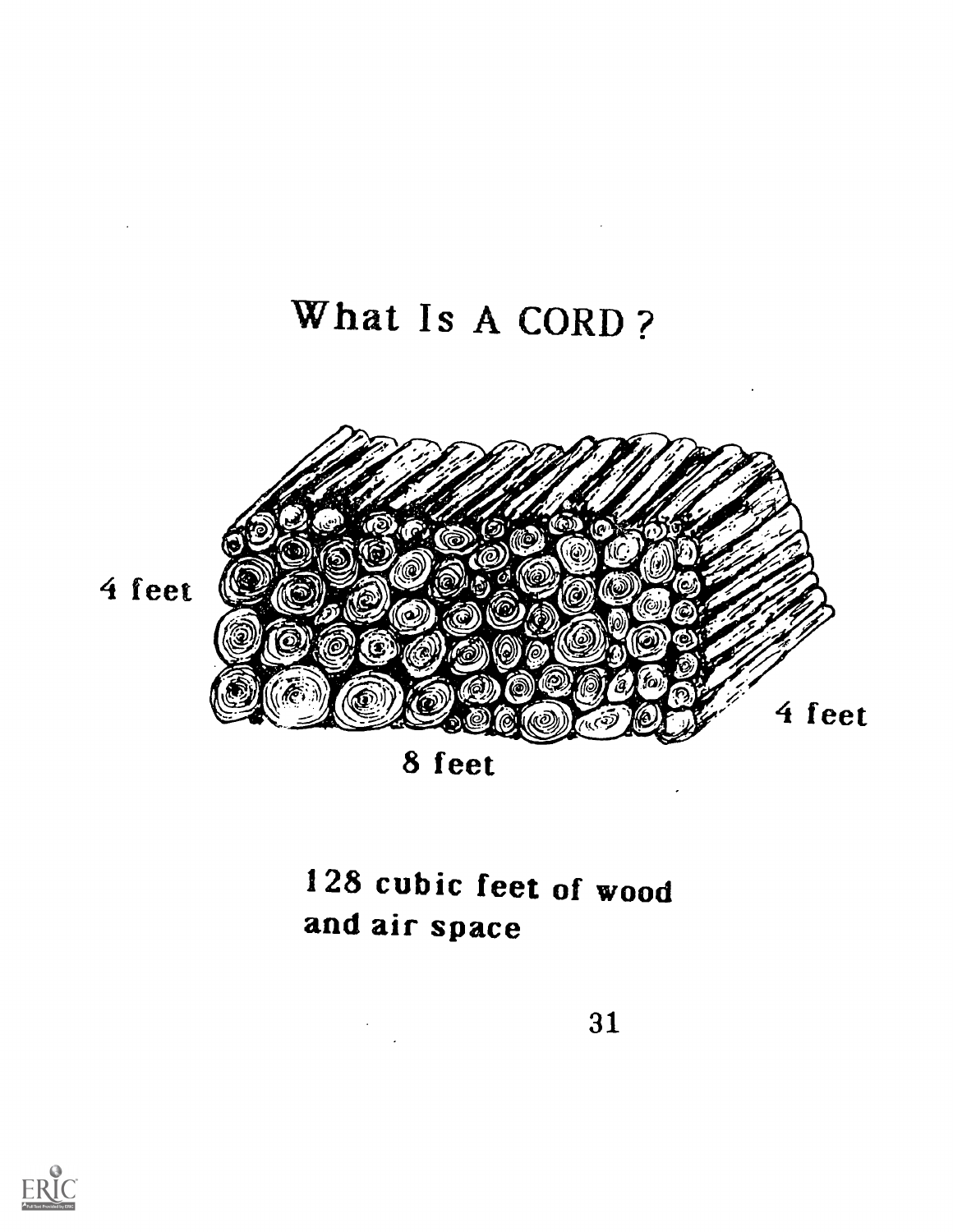## Cord Determination



10 feet

12.8 feet

### Formula:

## Length x Width x Height = Number of Cords  $128$  cu. ft.

### Example:

10 ft. x 10 ft.x 12.8 ft.  $=$  1280 ft<sup>3</sup>  $=$  10 cord  $\frac{10 \text{ Hz}}{128 \text{ cu}}$ . ft.  $\frac{1280 \text{ ft}}{128 \text{ ft}^3}$  = 10 cords 32

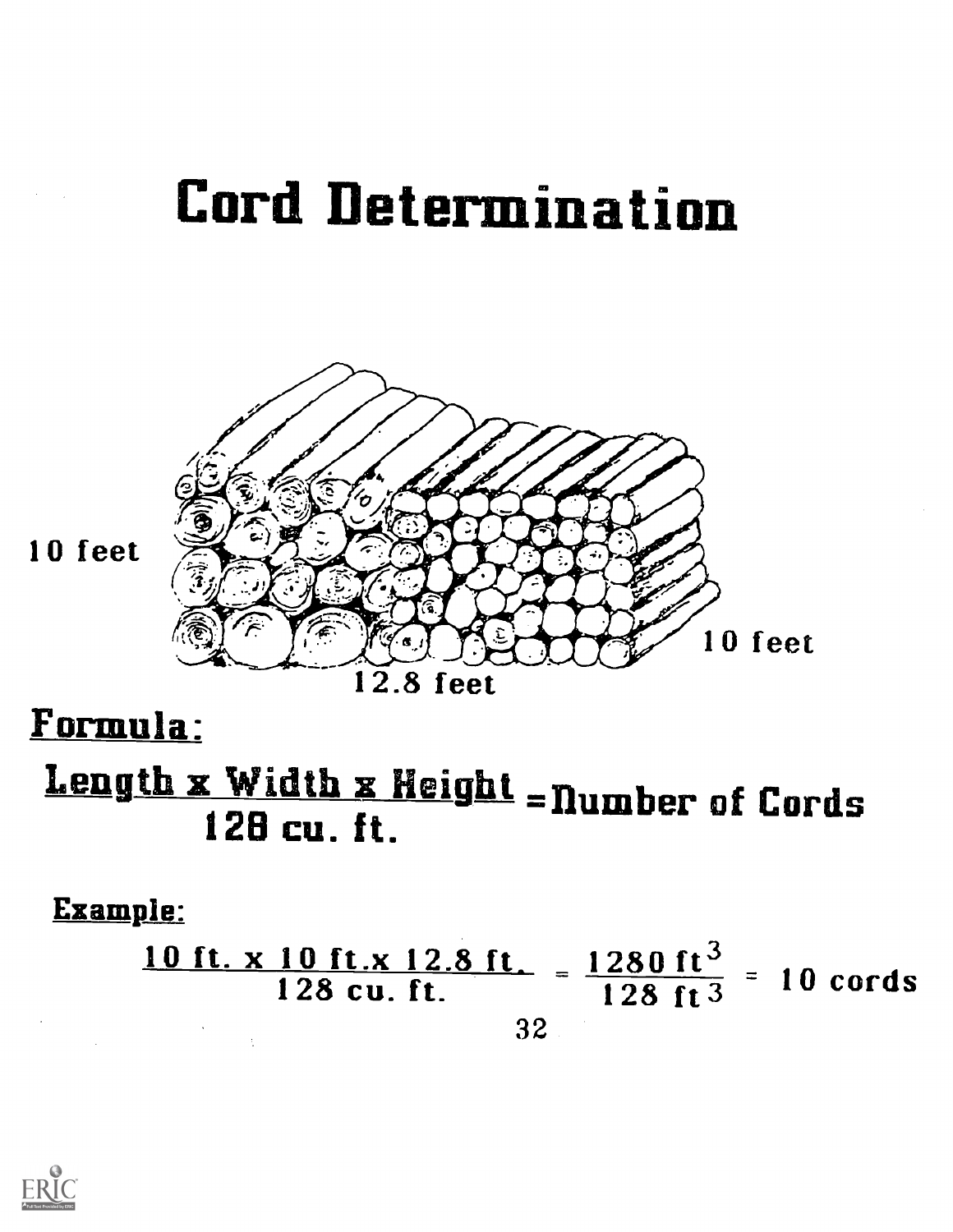



 $\sim 10^{-1}$ 

 $\label{eq:2.1} \frac{1}{\sqrt{2}}\left(\frac{1}{\sqrt{2}}\right)^{2} \left(\frac{1}{\sqrt{2}}\right)^{2} \left(\frac{1}{\sqrt{2}}\right)^{2} \left(\frac{1}{\sqrt{2}}\right)^{2} \left(\frac{1}{\sqrt{2}}\right)^{2} \left(\frac{1}{\sqrt{2}}\right)^{2} \left(\frac{1}{\sqrt{2}}\right)^{2} \left(\frac{1}{\sqrt{2}}\right)^{2} \left(\frac{1}{\sqrt{2}}\right)^{2} \left(\frac{1}{\sqrt{2}}\right)^{2} \left(\frac{1}{\sqrt{2}}\right)^{2} \left(\$ 

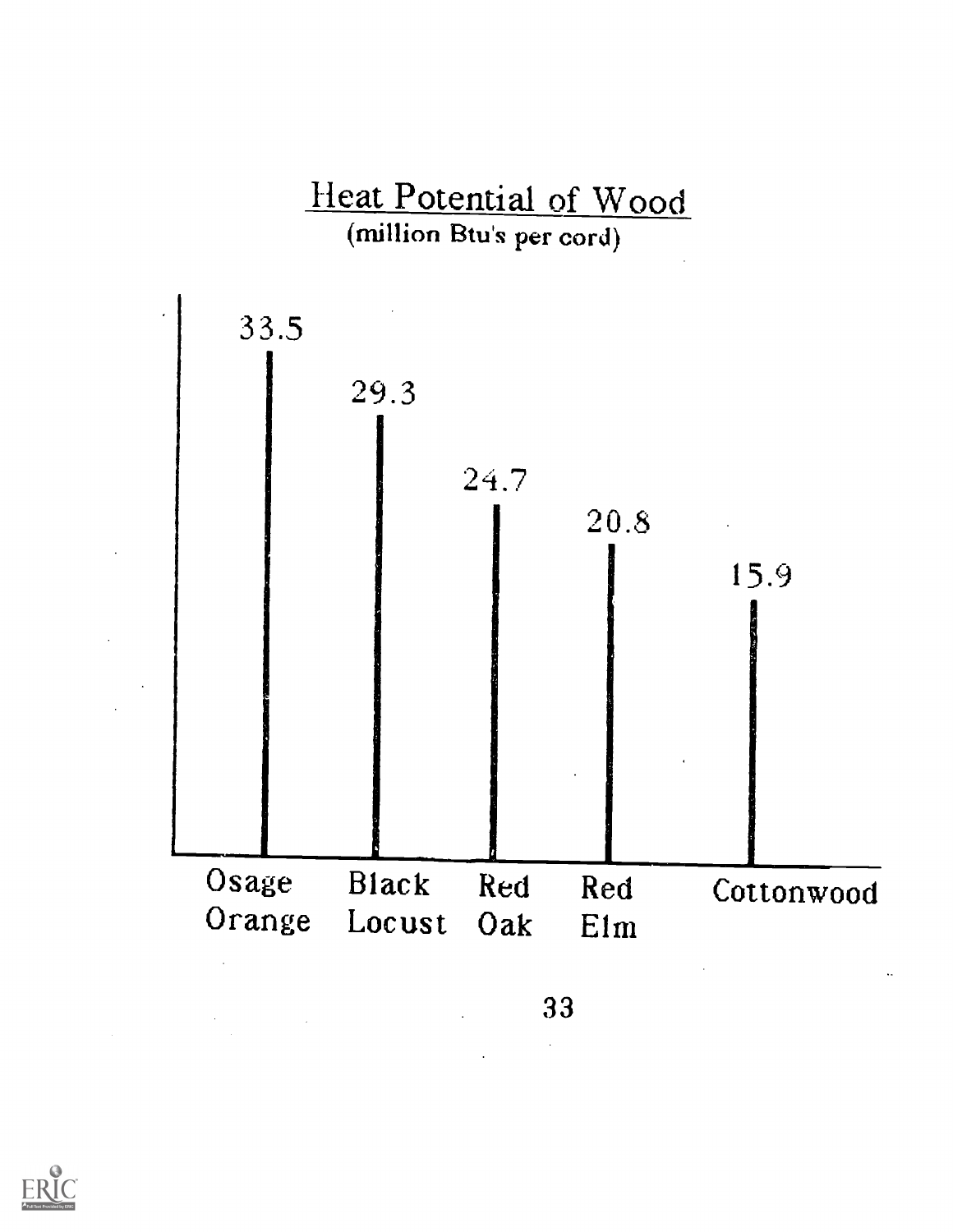# Ratings for Hardwood Firewood

| <b>Species</b>      | <b>Ease of</b><br>splitting | Ease of<br>starting | Rate of<br>burn |
|---------------------|-----------------------------|---------------------|-----------------|
| <b>Osage orange</b> | difficult                   | difficult           | slow            |
| <b>Black locust</b> | difficult                   | difficult           | slow            |
| Hickory             | moderate                    | fair                | slow            |
| <i>Ironwood</i>     | difficult                   | difficult           | slow            |
| <b>Oak</b>          | moderate                    | difficult           | slow            |
| Hard maple          | moderate                    | difficult           | slow            |
| <b>Rsh</b>          | easg                        | fair                | slow            |
| Elm                 | difficult                   | fair                | medium          |
| <b>Boxelder</b>     | easy                        | easg                | fast            |
| Aspen, cottonwood   | easy                        | easy                | fast            |
| Willow              | easy                        | fair                | fast            |
| <b>Basswood</b>     | easg                        | easy                | fast            |

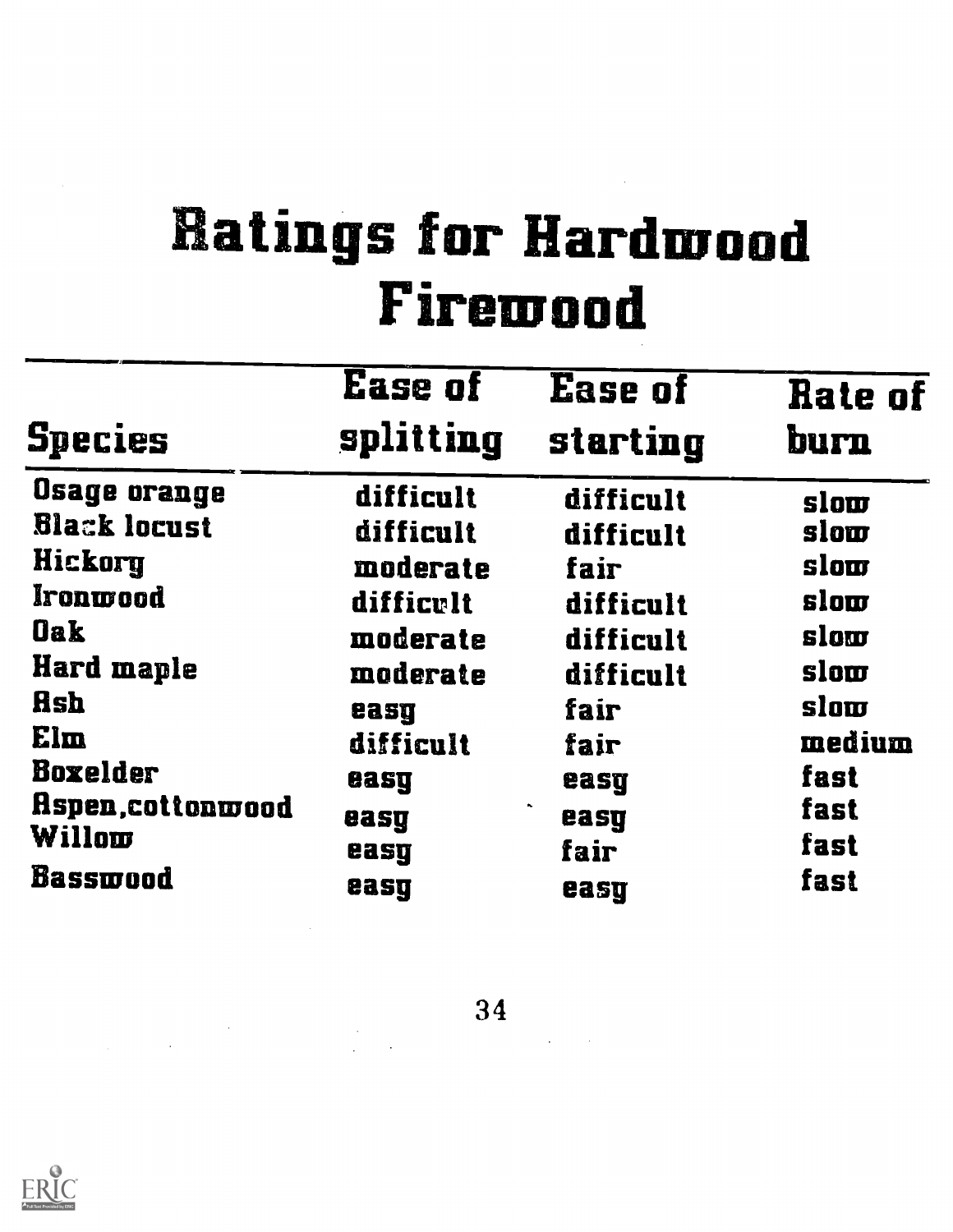## BENEFITS OF IOWA'S WOODLANDS



35

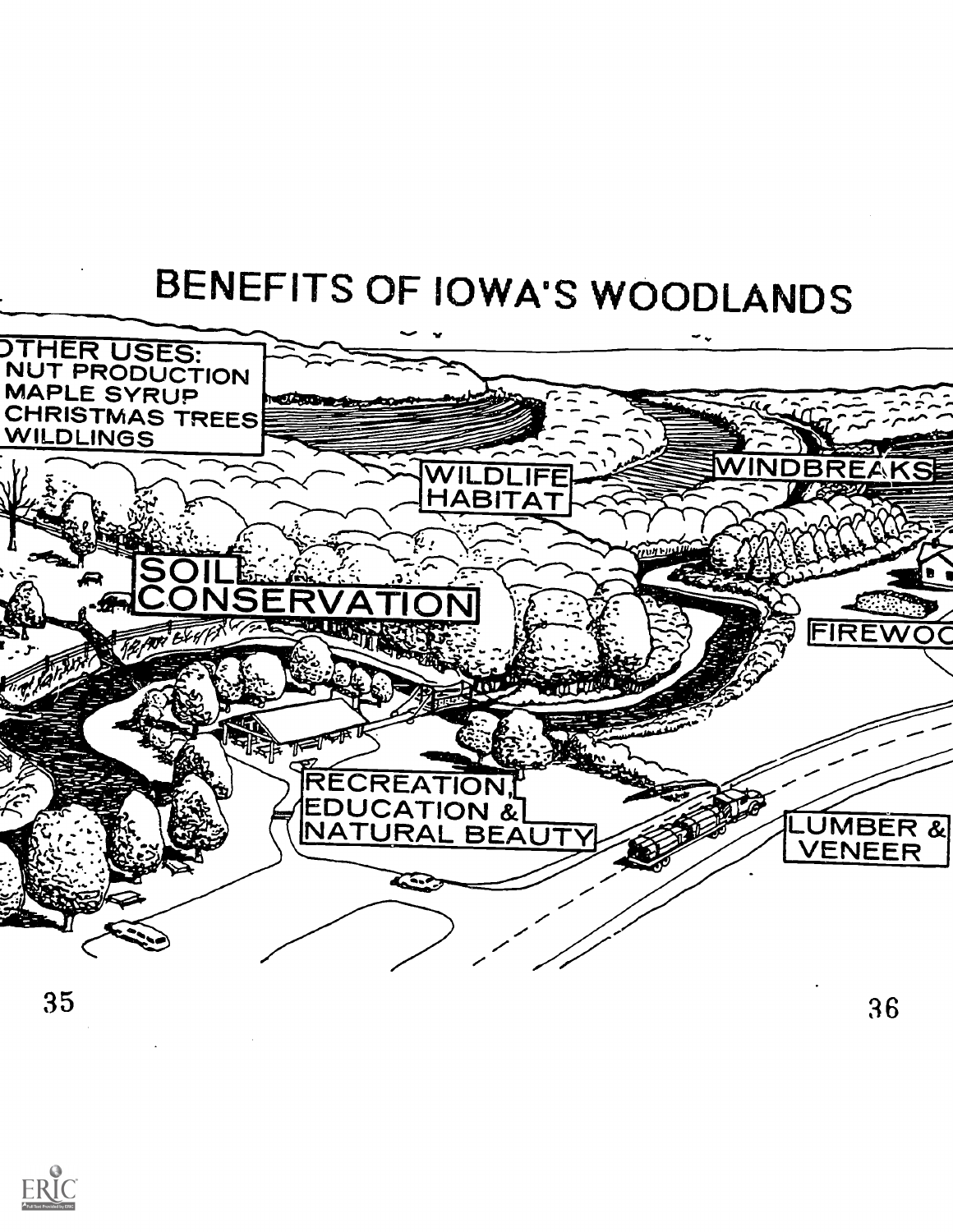

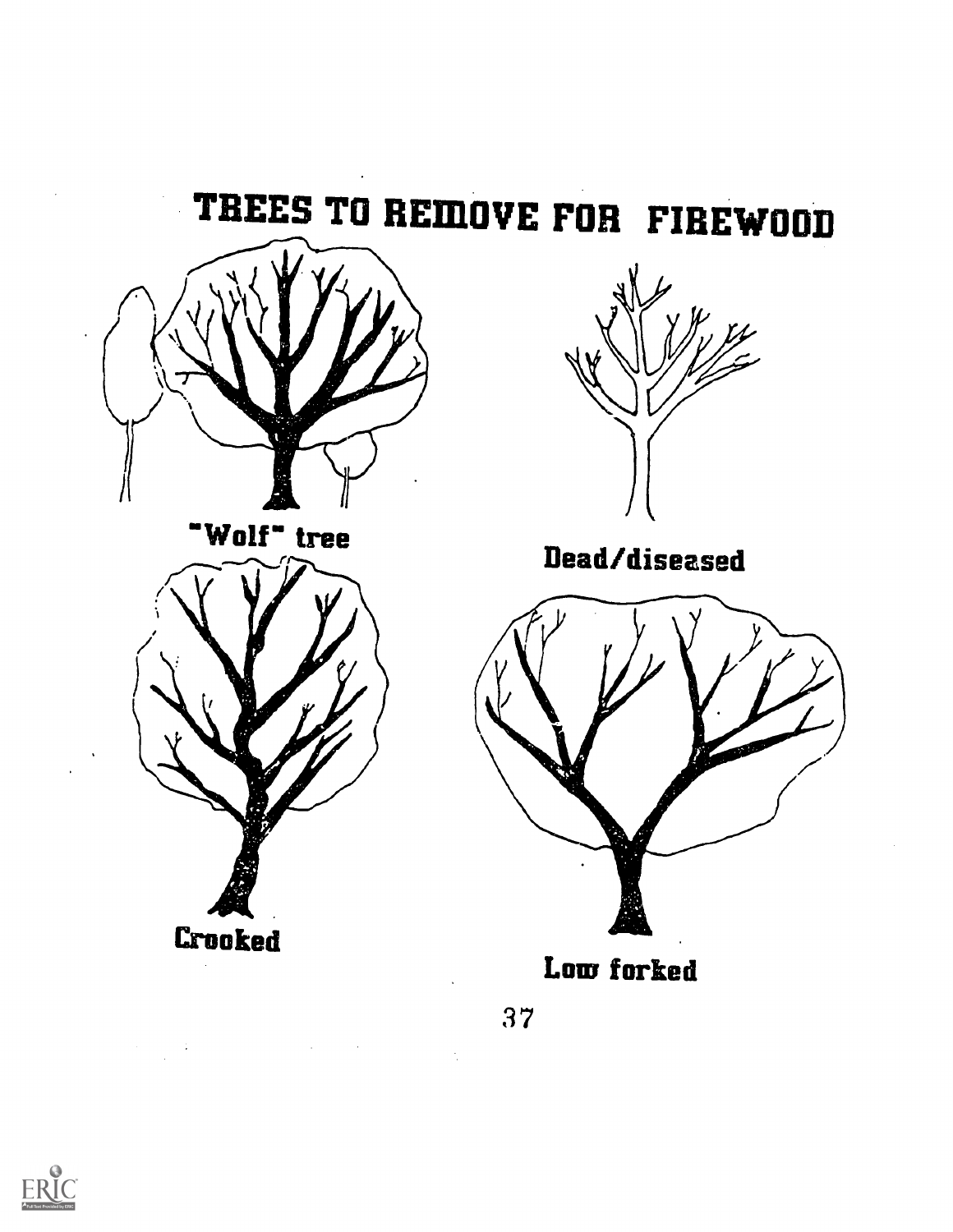### SPACING CROP TREES



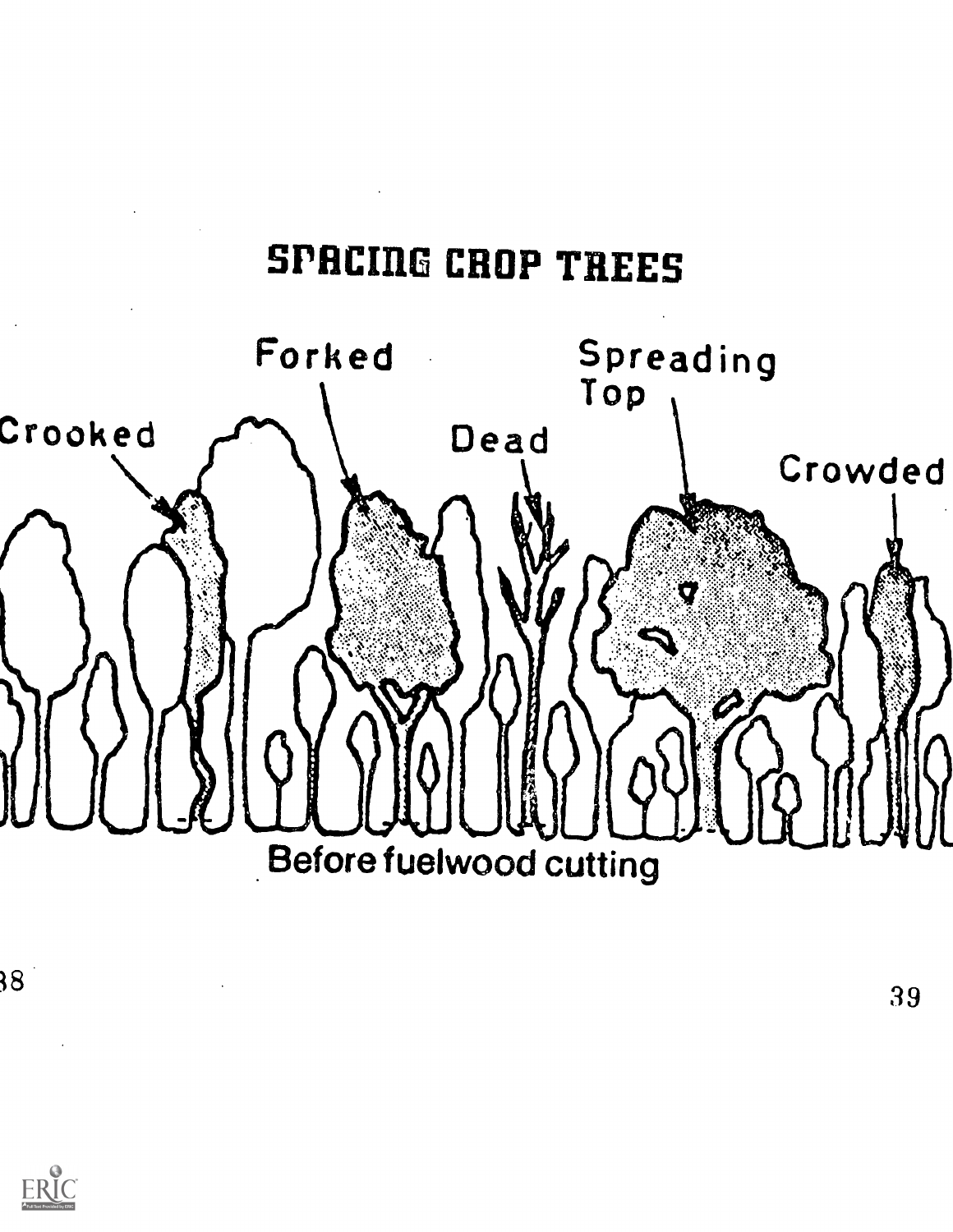## SPACING CROP TREES

 $\sim$ 



40

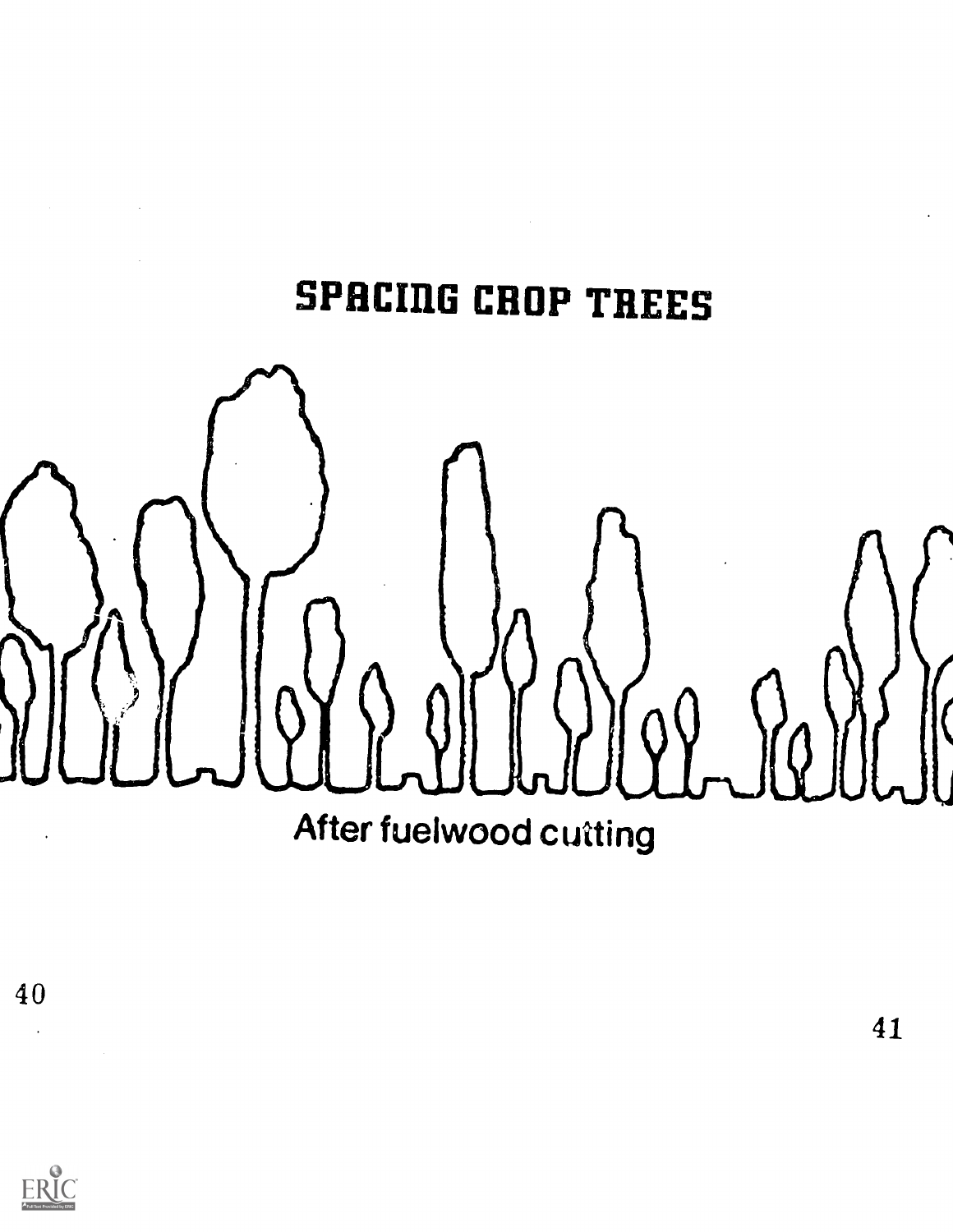



 $\overline{2}$ 

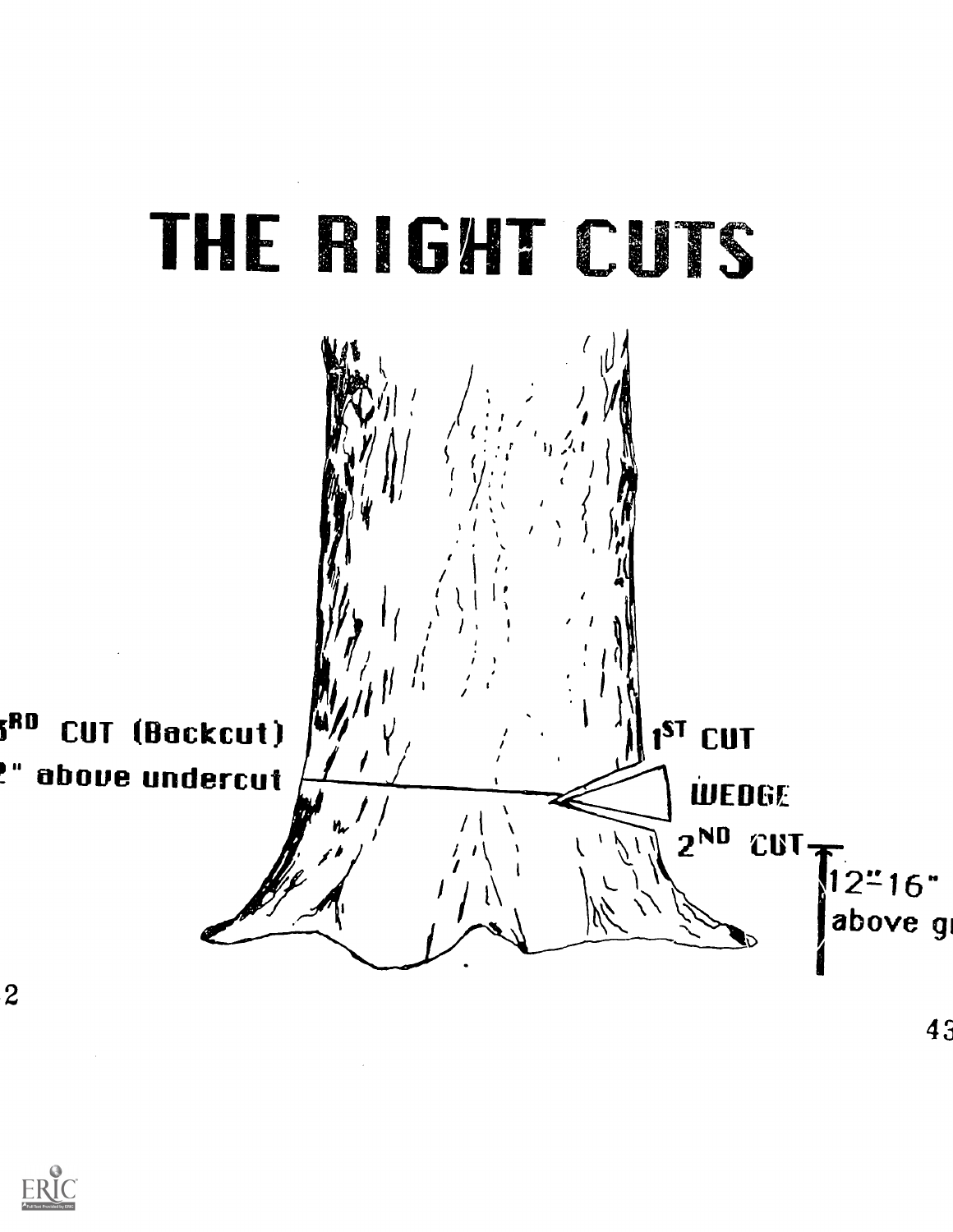# Steps in Preparing Firewood for market





Split, stack, drg and store

Check out local market and advertise

Firewood \$40/pickup Call 288-heat



t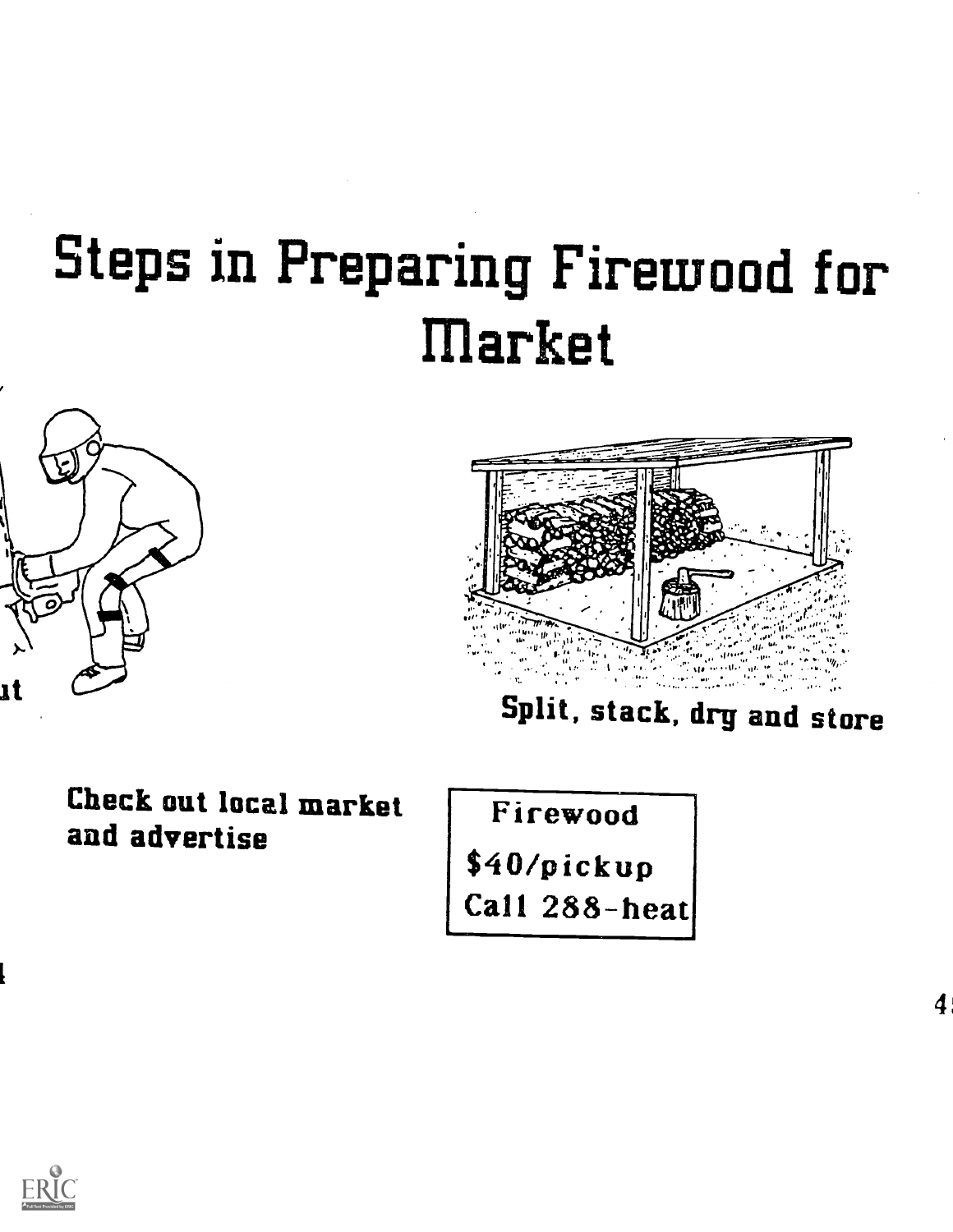Chain Saw Parts

 $\Delta \sim 10$ 



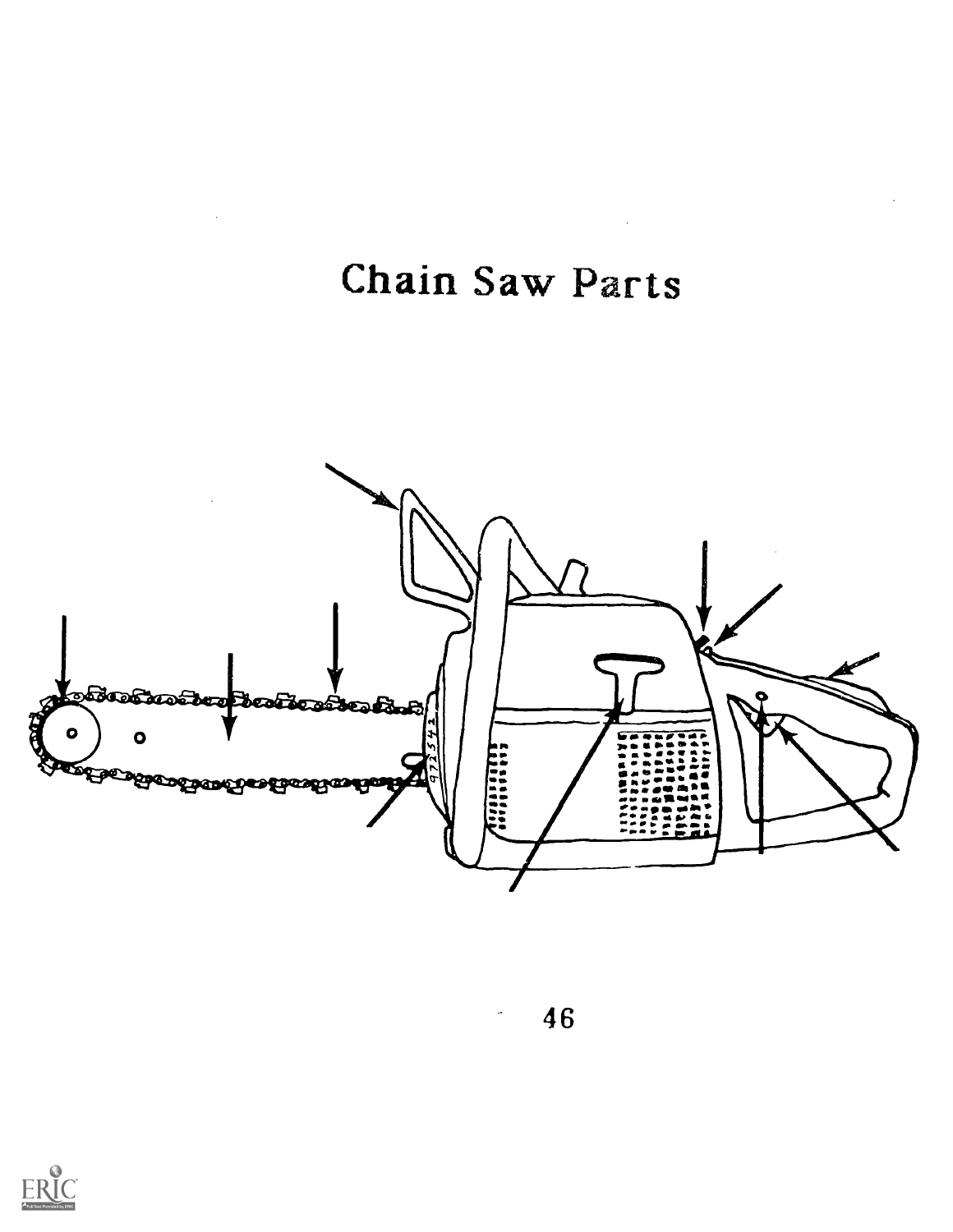



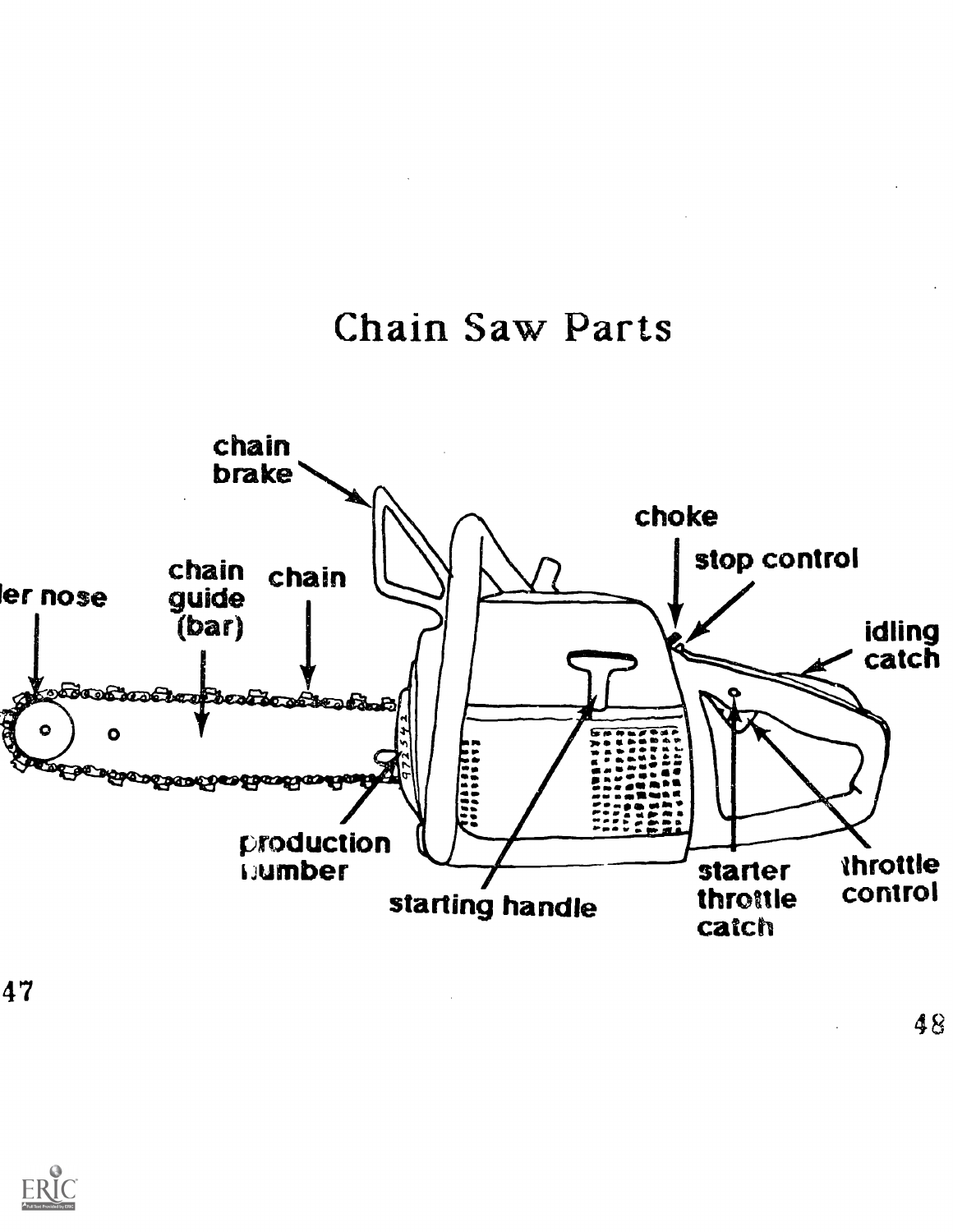### IIIFFEREI1T WOOD SPLITTERS

 $\mathbb{R}^3$ 



Fig. 2. Splitting wood with a maul and wedge on a chopping block.



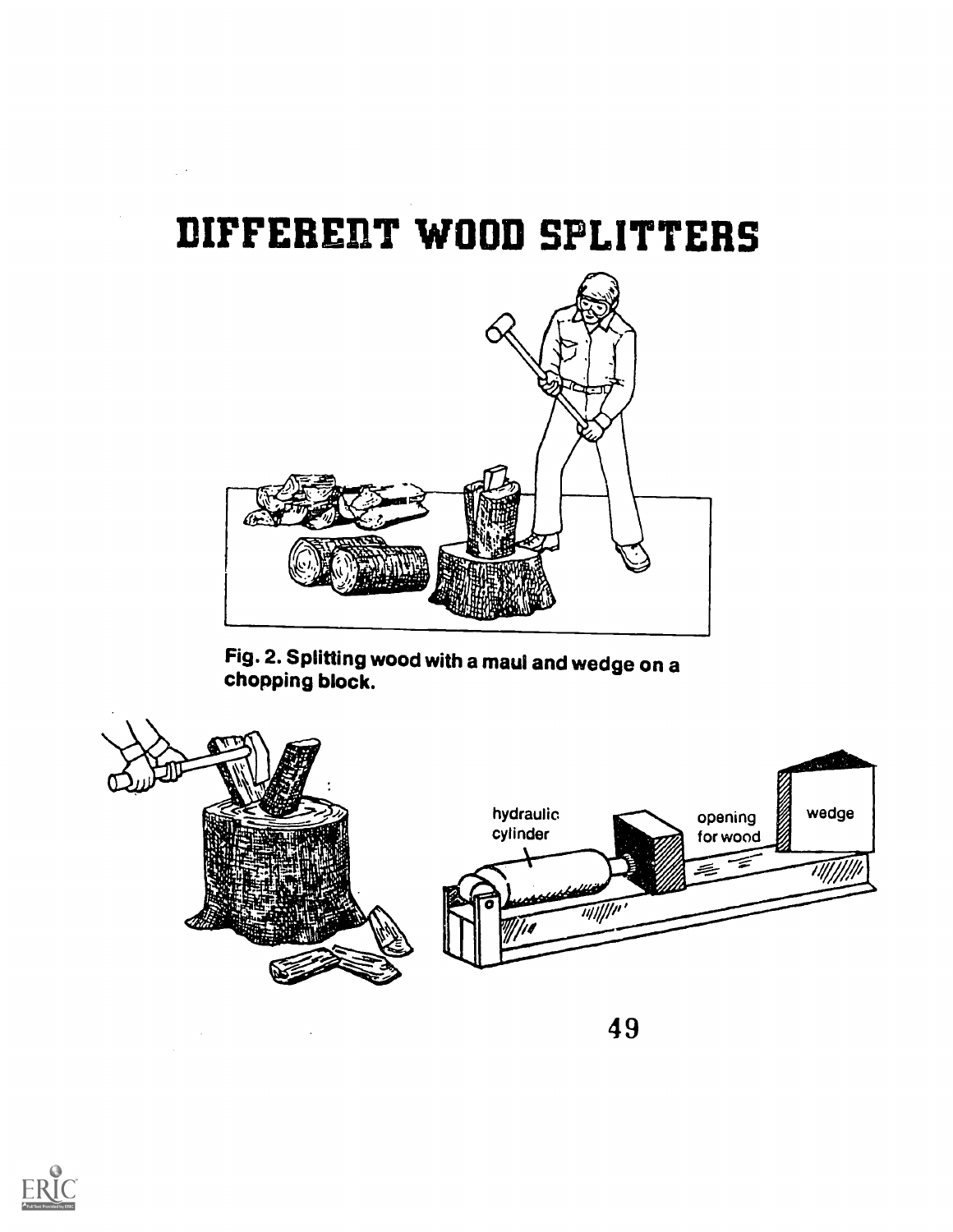## Cord Determination



3 Feet

 $\label{eq:2.1} \frac{1}{2} \int_{\mathbb{R}^3} \frac{d^2\mathbf{r}}{|\mathbf{r}|^2} \, \mathrm{d}\mathbf{r} \, \mathrm{d}\mathbf{r} \, \mathrm{d}\mathbf{r} \, \mathrm{d}\mathbf{r} \, \mathrm{d}\mathbf{r} \, \mathrm{d}\mathbf{r} \, \mathrm{d}\mathbf{r} \, \mathrm{d}\mathbf{r} \, \mathrm{d}\mathbf{r} \, \mathrm{d}\mathbf{r} \, \mathrm{d}\mathbf{r} \, \mathrm{d}\mathbf{r} \, \mathrm{d}\mathbf{r} \, \mathrm{d}\mathbf{r} \,$ 



4 Feet

### Which pile contains the most cords?



 $\label{eq:2.1} \frac{1}{2} \int_{\mathbb{R}^3} \left| \frac{d\mathbf{r}}{d\mathbf{r}} \right|^2 \, d\mathbf{r} \, d\mathbf{r} \, d\mathbf{r} \, d\mathbf{r} \, d\mathbf{r} \, d\mathbf{r} \, d\mathbf{r} \, d\mathbf{r} \, d\mathbf{r} \, d\mathbf{r} \, d\mathbf{r} \, d\mathbf{r} \, d\mathbf{r} \, d\mathbf{r} \, d\mathbf{r} \, d\mathbf{r} \, d\mathbf{r} \, d\mathbf{r} \, d\math$ 

 $\ddot{\phantom{1}}$